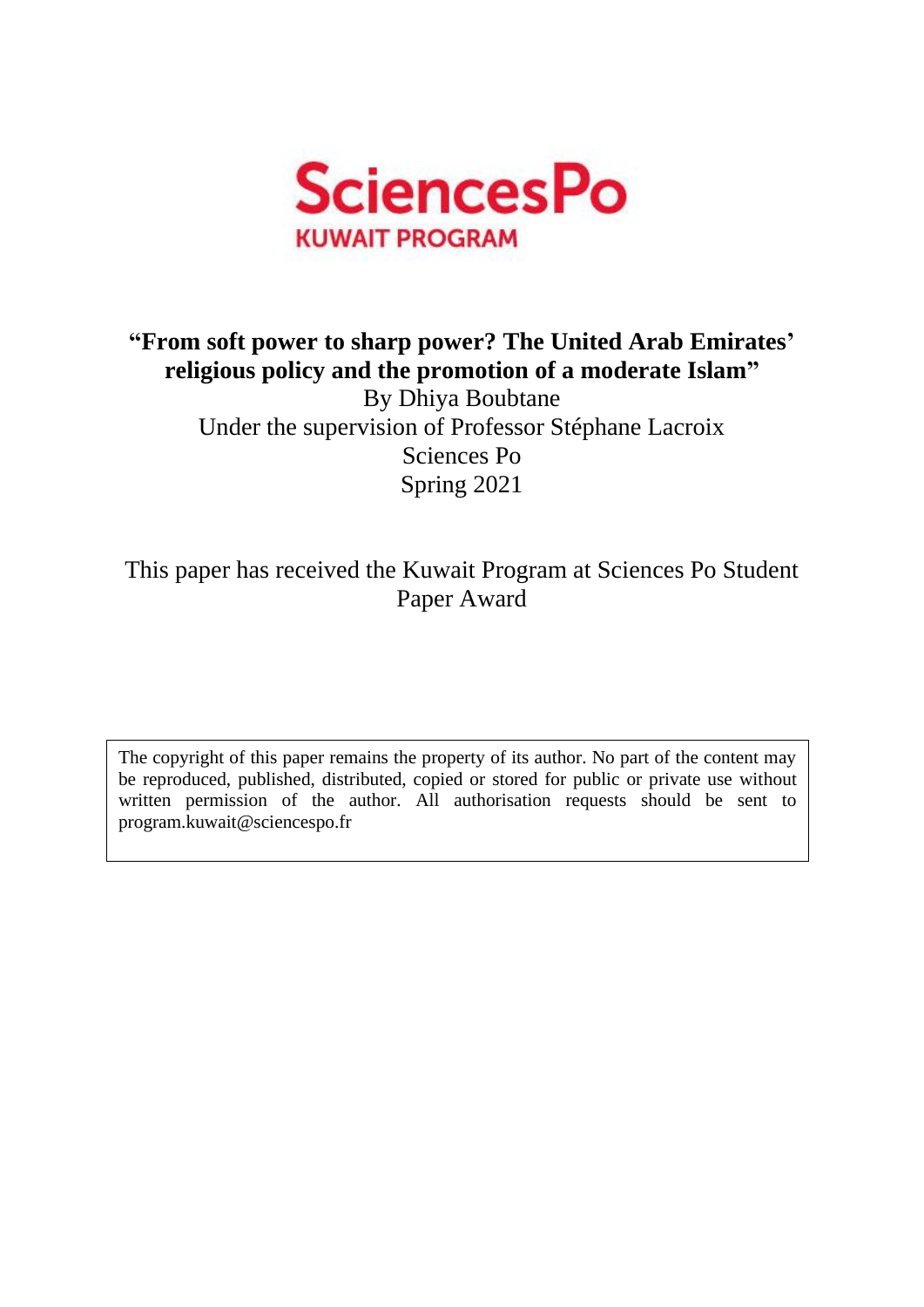# **From soft power to sharp power? The United Arab Emirates' religious policy and the promotion of a "moderate Islam"**

The 2019 edition of the Forum for Promoting Peace in Muslim Societies, held in Abu Dhabi, offer an eloquent insight of the UAE's religious strategy. Professor of philosophy and Islamic thought, Aref Ali Nayed highlighted during the Forum's concluding remarks that "*there actually is a problem of translation (…). In Arabic, tolerance is a give and take: communities must be respectful of each other as communities. But communities also need to be respective of the society they are living in. (...) And yet, some Islamist discourses have introduced a wrong idea: in order to be a proper Muslim, somehow you would need to disrespect your nation state. But you can only serve your Umma if you are good to your country*"<sup>1</sup>. The Libyan scholar, ranked among the world's 500 most influential Muslims<sup>2</sup>, is also the chairman of the UAE-based Kalam Research & Media Center, and was, above all, Ambassador of Libya to the UAE between 2011 and 2016. The rather bourgeois background he grew up into has allowed him to develop a strong network in Libya, which he put at the service of Crown Prince Muhammad Bin Zayed<sup>3</sup> in order to promote a "*traditionalist form of Islam*" curtailing the rise of what he calls "*fascist political Islam movements*" 4 . Such views, of which Nayed is not the sole proponent, acutely illustrate the Forum's main purposes: allowing the UAE to appear as a liberal "*oasis of religious tolerance*" 5 , promoting a legitimist and neotraditional form of "moderate" Islam aiming at countering the influence of political Islam in the region, and serving as a foreign policy tool aligning with the UAE's political agenda. Gathering more than 700 Arab and Muslim scholars each year, the FFPMS is presented as a "*response to the unprecedented violence and devastation spreading throughout the Muslim*  world"<sup>6</sup> establishing "*that the real Islam is a religion of peace and justice*"<sup>7</sup>.

Launched in 2014, the Forum is only one of the pillars of the UAE's religious foreign policy, which promotes a "moderate" form of Islam advocating for tolerance. Defined as the "*willingness to accept behavior and beliefs that are different from your own, although you*  might not agree with or approve of them<sup>38</sup>, tolerance is conveyed in several Emirati official statements and documents. In the Dubai Declaration, signed during the 2018 World Tolerance Summit, tolerance is for instance intended as "*the respect and appreciation for the rich variety*  of our world's cultures, our forms of expression and ways of being human"<sup>9</sup>.

<sup>&</sup>lt;sup>1</sup> Forum for Promoting Peace in Muslim Societies, 6<sup>th</sup> edition, recording available on Youtube : https://www.youtube.com/watch?v=au3LGtuPjPk

<sup>&</sup>lt;sup>2</sup> The 500 Most Influential Muslims is an annual publication launched in 2009. The publication is managed by the Royal Islamic Strategic Studies Centre in Amman, Jordan in cooperation with the Saudi-funded Prince Al-Waleed Bin Talal Center for Muslim-Christian Understanding at Georgetown University.

<sup>&</sup>lt;sup>3</sup> "Badeel Haftar... Aref al-Nayed arrâb al-dawr al-Imârâti al-jadid fi Libya", *Sasapost*, published November 27<sup>th</sup> 2019.

<sup>4</sup> BOBIN, Frédéric, "Aref Ali Nayed : « La sécurité libyenne est menacée par le Qatar, la Turquie et l'Iran »", *Le Monde*, published August 28th 2018.

<sup>5</sup> LACROIX, Stéphane, "The United Arab Emirates. when religious tolerance serves political intolerance", *Site du Centre de Recherches Internationales (CERI) de Sciences Po*, March 21st 2019.

<sup>6</sup> KAICIID Dialogue Center, official website, available at : https://www.kaiciid.org/dialogue-knowledgehub/calendars/almanac-of-ird-events/forum-promoting-peace-muslim-societies

<sup>7</sup> Forum for Promoting Peace in Muslim Societies, official website, available at: https://peacems.com/ar/aboutus/brief/

<sup>8</sup> Definition issued from the online Cambridge English Dictionnary, available at: https://dictionary.cambridge.org/fr/dictionnaire/anglais/tolerance.

<sup>9</sup> World Tolerance Summit, official website, available at: [http://www.worldtolerancesummit.com.](http://www.worldtolerancesummit.com/)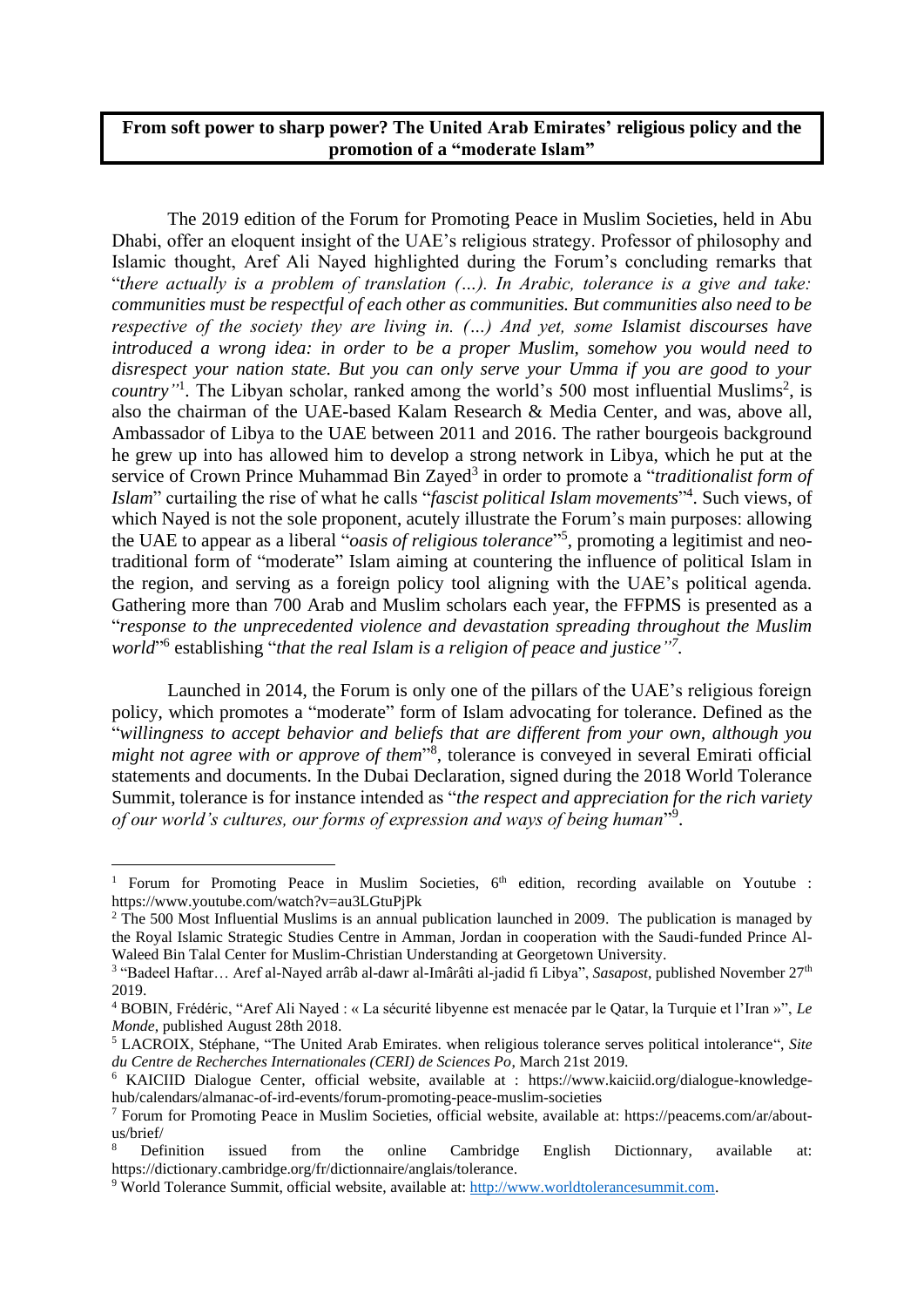Indeed, the UAE's history appears rooted in interfaith dialogue and cooperation: Christianity, Hinduism, and Sikhism all had a foothold in the Emirates largely before it gained independence in 1971, as the oil industry absorbed the arrival of expatriate engineers, administrators, and workers<sup>10</sup>. Pre-Islamic Nestorian ruins have even been discovered in Sir Bani Yas, an island located off the coast of Abu Dhabi<sup>11</sup>. As the UAE progressively imposed itself as a global economic hub, expatriates markedly outnumbered Emiratis, who only account for 12.5% of the population according to the country's last official census<sup>12</sup>. Home to more than 200 nationalities, the UAE have therefore progressively branded itself as a beacon of cultural and religious dialogue, as well as peaceful coexistence. But this image does not operate in a vacuum: it is related to UAE's economic model -- a liberal, open and globalized economy, eager to attract investors and expatriates in a secure and peaceful environment<sup>13</sup>.

Such benefits for the UAE's influence and attractiveness on the international stage easily explain why has the federation started to develop a comprehensive religious policy<sup>14</sup>. In addition to launching the FPPMS in 2014, the UAE created a Ministry for Tolerance and Coexistence in 2016, declared 2019 as the year of tolerance, founded temples for Hindu and Sikh expatriates and, more notably, announced the construction of the Abrahamic Family House – a massive complex composed of a mosque, a church, and the first synagogue of the UAE, along with Pope Francis' first ever trip to the Arabian Peninsula.

But this promotion of a moderate and tolerant Islam is not just an end in itself<sup>15</sup>. In fact, tolerance mainly appears here as a "*top-down imposed*" <sup>16</sup> and external concept, a geopolitical tool allowing the UAE to portray itself as the most natural ally of the West in the region, notably on the issue of counterterrorism<sup>17</sup>. Drawing on this position has enabled the UAE to advance its religious and political agenda in the region and beyond. The initiatives in favor of religious tolerance have indeed multiplied in the wake of the Arab uprising - a real trauma for Abu Dhabi who feared their contagious effect<sup>18</sup>. The UAE have therefore emerged as a leader of the Arab counter-revolution, focalizing on the Muslim Brotherhood - a popular political alternative to the authoritarian order the uprising sought to sweep away<sup>19</sup>. The organization has consequently

<sup>10</sup> LUCK, Taylor, "Can religious tolerance help an aspiring Muslim power?", *The Christian Science Monitor,* published June 11st, 2019.

<sup>11</sup> FAHY, John, "The international politics of tolerance in the Persian Gulf", *Religion, State & Society,* vol. 46, n°4, 2020, pp. 311-327.

<sup>&</sup>lt;sup>12</sup> The UAE Governmental Portal, official website, accessible at : [https://u.ae/en/information-and-services/social](https://u.ae/en/information-and-services/social-affairs/preserving-the-emirati-national-identity/population-and-demographic-mix)[affairs/preserving-the-emirati-national-identity/population-and-demographic-mix.](https://u.ae/en/information-and-services/social-affairs/preserving-the-emirati-national-identity/population-and-demographic-mix)

<sup>13</sup> CAFIERO Giorgio, KRISTIAN Alexander, "The Notion of Tolerance in Emirati Foreign Policy", *International Policy Digest*, published January 29th 2020.

<sup>&</sup>lt;sup>14</sup> In speaking about foreign policy, we are referring to the formal policies of a state which affect various dimensions of its relations with other states and nonstate actors. Religion as the other half of our topic is also a multifaceted phenomenon. As Fox and Sandler suggest, religion is a source of world views and values, as well as a source of identity and legitimacy. In sum, the concept of religious strategy encompasses the efforts by the state to harness the power of religious symbols and authority in the service of both internal and external political objectives, see FOX, Jonathan, SHMUEL Sandler, *Bringing Religion Into International Relations,* New York, Palgrave, 2004 ; BELLIN, Eva, "Faith in Politics: New Trends in the Study of Religion and Politics", *World Politics*, vol. 60, n°2, pp. 315–347.

<sup>15</sup> HAMID Shadi, MANDAVILLE Peter, "Islam as statecraft: how Governments use Religion in Foreign Policy", *Brookings Institute*, November 2018.

<sup>16</sup> CAFIERO Giorgio, KRISTIAN Alexander, *Ibid*.

<sup>17</sup> *Ibid.* 

<sup>18</sup> LACROIX, Stéphane, "The United Arab Emirates. when religious tolerance serves political intolerance", *Site du Centre de Recherches Internationales (CERI) de Sciences Po*, published March 21st 2019. <sup>19</sup> *Ibid.*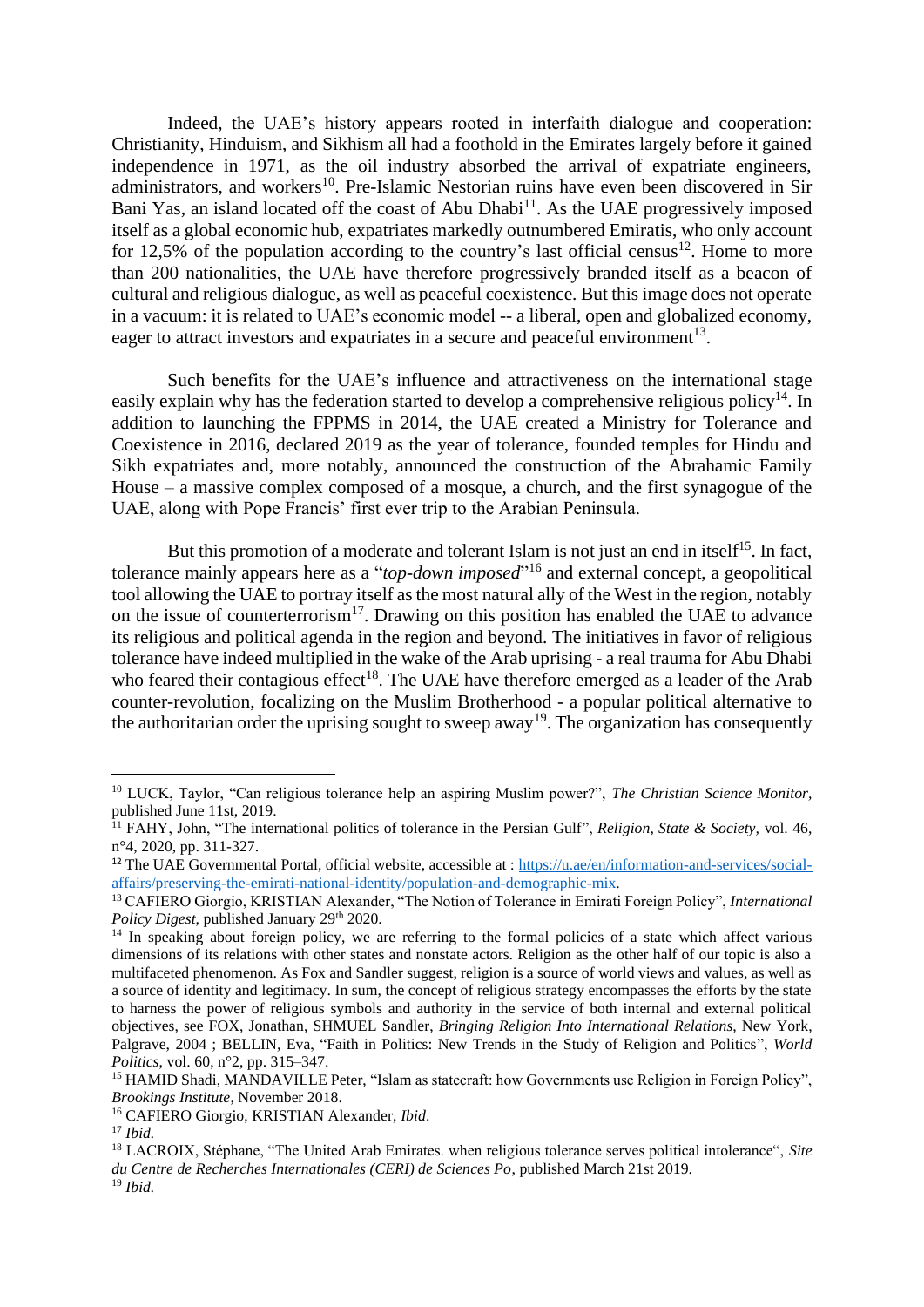been labelled as "terrorist" by the UAE in  $2014^{20}$ , though its campaign against the Brotherhood originally aims at imposing a new ideological model for the region, marginalizing political Islam, ensuring regime legitimacy<sup>21</sup> and maintaining its authoritarian grip over the country. Blaming a certain interpretation of Islam in the name or religious tolerance further deflects attention from the UAE's political intolerance on the domestic side<sup>22</sup>. In the wake of the Arab uprisings, the country's civil society has indeed been crushed by unprecedented repression, with lots of activists allegedly belonging to the Muslim Brotherhood heavily jailed<sup>23</sup>.

A savvy blend of economic liberalism and political ultra-authoritarianism<sup>24</sup>, the UAE's political model aims at strengthening its reputation as a progressive state that helps counter extremism<sup>25</sup>, as well as one of the West's most natural allies in the region. Such comments corroborate Aref Ali Nayed's conclusive remarks, uttered during the FPPMS' 2019 edition: tolerance is both a give and take – meaning that religious diversity and tolerance exclude any expression of dissent<sup>26</sup> or political pluralism in the Emirati context.

While there is a large body of literature on the politics of tolerance in the liberal West, scarce attention has been paid to how political discourses of tolerance have been designed, implemented, and mobilized in non-liberal contexts, and how these discourses integrate into international relations<sup>27</sup>. This papers thus aims at understanding the drivers of the UAE's religious strategy, its components (discourses and narratives, figures, networks) and its objectives. It will argue that this strategy doesn't only supports the UAE's multifaceted openness but serves as a fully-fledged geopolitical tool, promoting a "moderate" form of Islam to marginalize regional foes, while consolidating authoritarianism on the domestic side.

# **I. The UAE's religious policy serves as a major soft power tool enhancing its position as the Middle East's liberal haven**

*The politics of tolerance: an integral part of the UAE's economic model*

<sup>&</sup>lt;sup>20</sup> "UAE lists Muslim Brotherhood as terrorist group", *Reuters*, published November 15<sup>th</sup> 2014.

<sup>21</sup> KRIEG, Andreas, "On the sinister objectives of Abu Dhabi's 'crusade' against political Islam", *Middle East Eye*, published January 21st 2020.

<sup>22</sup> LACROIX, Stéphane, "The United Arab Emirates. when religious tolerance serves political intolerance", *Site du Centre de Recherches Internationales (CERI) de Sciences Po*, published March 21st 2019.

<sup>23</sup> KRIEG, Andreas, "On the sinister objectives of Abu Dhabi's 'crusade' against political Islam", *Middle East Eye*, published January 21st 2020.

<sup>24</sup> LACROIX, Stéphane, *Ibid.*

<sup>25</sup> WORTH, Robert F., "Mohammed bin Zayed's Dark Vision of the Middle East's Future", *The New York Times*, published 22nd January 2020.

<sup>&</sup>lt;sup>26</sup> "Hazimat qanuniya li-Ikhwân Libya did Aref al-Nayidh", Al Arab, published June 27<sup>th</sup> 2020, available at هزيمة-قانونية-لإخوان-ليبيا-ضد-عارف-النايض/https://alarab.co.uk

<sup>27</sup> FAHY, John, "The international politics of tolerance in the Persian Gulf", *Religion, State & Society,* vol. 46, n°4, pp. 311-327.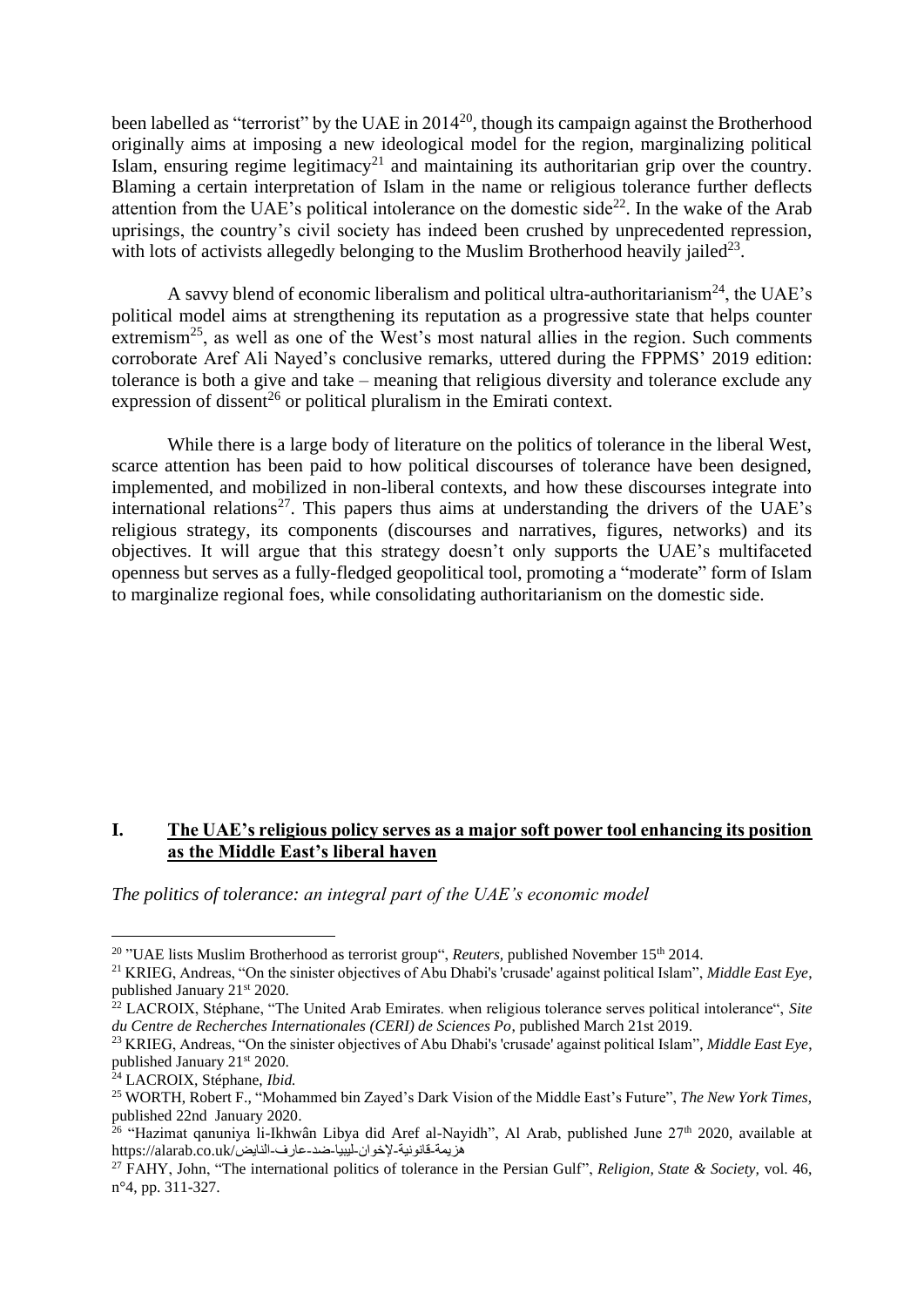**The UAE's narrative of liberalism and openness strategy is, in part, related to its economic model, that of a globalized economy aiming at attracting investors and expatriates in a welcoming environment.** The UAE has indeed made a name for itself starting from the end of the 80's thanks to state-of-the-art infrastructure and a business-friendly environment<sup>28</sup>, embodied by the region's first and largest free zone, Jebel Ali, which offered foreign businesses 100% ownership, full repatriation of profits, and excellent services in a taxfree environment<sup>29</sup>. Fuelled by Abu Dhabi's oil reserves and Dubai's entrepreneurial reputation, the UAE became in the 2000's the Arab world's most globalised and third-largest economy behind Saudi Arabia and Egypt<sup>30</sup>. This economically liberal model thus seems to have been a relative success, given the UAE's considerable growth rate as well as its economic diversification - greater than that of its neighbouring oil states $^{31}$ .

But attracting foreigners was, for the UAE, originally more of a necessity than a choice<sup>32</sup>. In the wake of its independence, the small Emirate critically lacked human resources in various sectors. Immigrants of all origins and qualifications thus came from everywhere<sup>33</sup>. But as compared to other countries of the region who were confronted with the same phenomenon, such as Qatar, the UAE have been religiously tolerant for a long time, and not only of Christians<sup>34</sup>. Other faith groups, including Shi'as, Sikhs, Baha'is, Hindus, and Jews, had been living peacefully in the UAE and even thrived<sup>35</sup>. For instance, the UAE opened its first church in 1965, while Qatar didn't follow suit until 2008<sup>36</sup>.

Furthermore, orthodox economic literature further shows that tolerant countries tend to attract more immigrants and attain a greater concentration of talented workers, with higher levels of economic development, which makes them more competitive<sup>37</sup>. But promoting intercultural and interfaith dialogue also provides for a safer society – a critical determinant when it comes to attracting foreign investments. As a result, the UAE wants to be viewed internationally as a secure destination for foreign investments, given the fact that a significant proportion of its gross national product (GNP) now comes from non-oil sectors<sup>38</sup>.

One of the pillars of this strategy lies in the promotion of tolerance and especially religious minorities' rights protection via international conferences. In January 2016, the UAE therefore organized, along with Morocco, the Conference for the Rights of Religious Minorities in Predominantly Muslim Lands in Marrakesh. It resulted in the famous Marrakesh Declaration—

<sup>32</sup> Interview with David Roberts.

<sup>28</sup> ARDEMAGNI, Eleonora, "Gulf Powers: Maritime Rivalry in the Western Indian Ocean", *Italian Institute for International Political Studies*, Analysis No. 321, 13th April 2018, p. 4.

<sup>&</sup>lt;sup>29</sup> MILLER Rory, VERHOEVEN Harry, "Overcoming Smallness: Qatar, the United Arab Emirates and strategic realignment in the Gulf", *International Politics*, vol. 57, 2020, pp. 13-14.

<sup>30</sup> *Ibid.*

<sup>31</sup> LACROIX, Stéphane, "The United Arab Emirates. when religious tolerance serves political intolerance", *Site du Centre de Recherches Internationales (CERI) de Sciences Po*, published March 21st 2019.

<sup>33</sup> MOKHEFI, Mansouria, "L'immigration maghrébine au Qatar : Quelles perspectives ?", *Notes de l'IFRI,* Mars 2014.

<sup>34</sup> BASKAN, Birol, "The Pope, the UAE, and the Muslim Brotherhood", *Middle East Institute,* published February 13rd 2019.

<sup>&</sup>lt;sup>35</sup> The early migration of Indian workers has for example led to the emergence of an educated middle class, working in both the private and the public sector, see LUCK, Taylor, "Can religious tolerance help an aspiring Muslim power?", *The Christian Science Monitor,* published June 11st, 2019 ; Interview with a former French diplomat at the French Embassy in Qatar.

<sup>36</sup> LUCK, Taylor, "Can religious tolerance help an aspiring Muslim power?", *The Christian Science Monitor,* published June 11st, 2019.

 $37$  HONG Gahye, KIM Eunmi, "How to attract talented expatriates : the Key Role of Sustainable HRM", *Sustainability*, vol. 11, n°19, 2019, pp. 53-73.

<sup>38</sup> CAFIERO Giorgio, KRISTIAN Alexander, "The Notion of Tolerance in Emirati Foreign Policy", *International Policy Digest*, published January 29<sup>th</sup> 2020.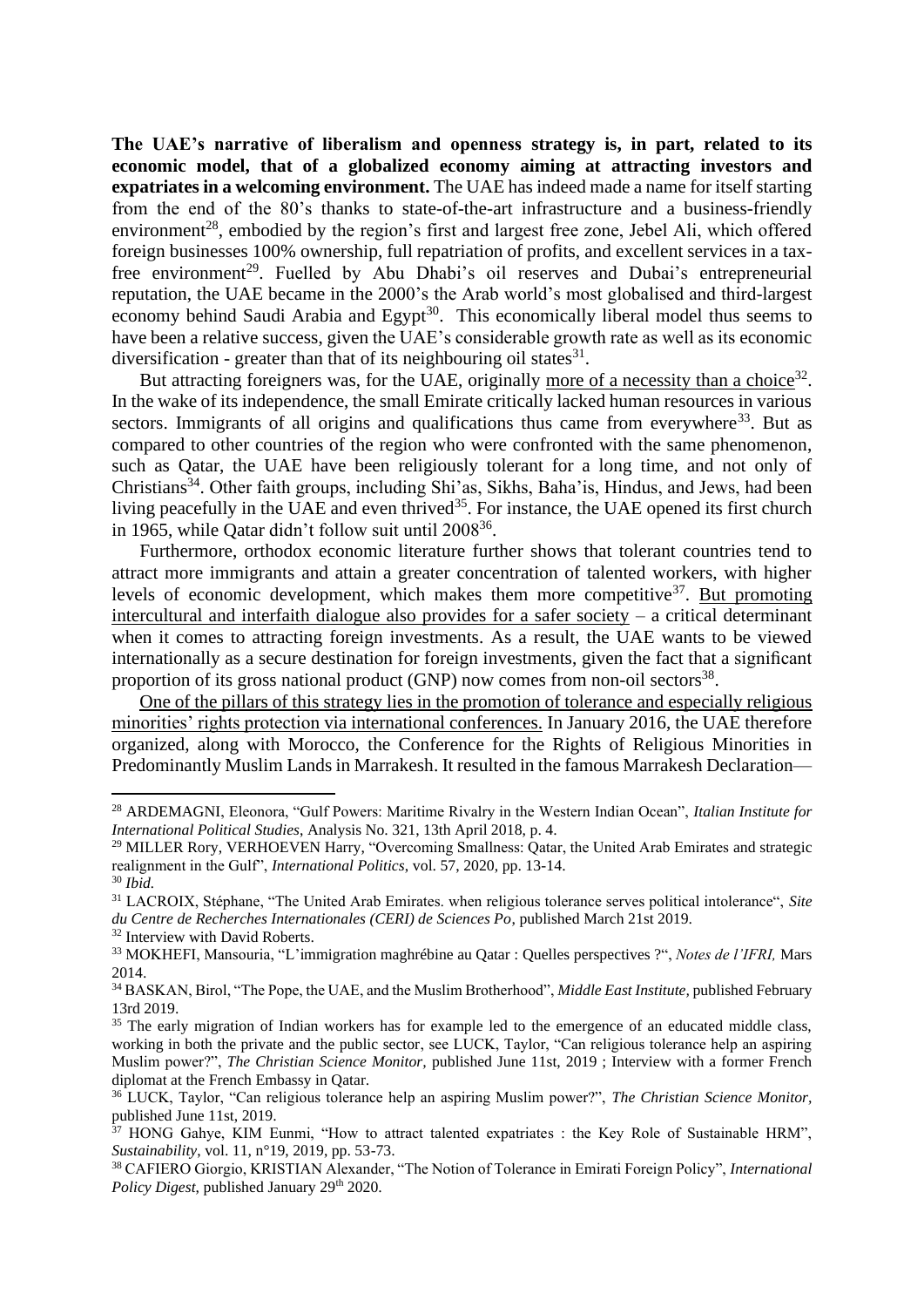the purpose of which was to "alleviate Western concerns over the fate of non-Muslims in Muslim societies"<sup>39</sup>. The event reinvested central themes in Islamic tradition such as the Charter of Medina, a document recalling Prophet Muhammad's shelter contract with the people of Medina after the 622 exile – these themes being adapted in light of present-day minority issues, interfaith dialogues and counter-extremism efforts<sup>40</sup>. In 2018, Dubai went further by starting to host the World Tolerance Summit, in conjunction with UNESCO's International Day for Tolerance (16 November). Its first session attracted 1866 participants from 105 countries around the world $^{41}$ .

**This strategy has been enshrined in international rankings, in which the UAE reaches the top scores.** The UAE was indeed ranked 1<sup>st</sup> on the regional tolerance index in 2016 and came 3rd in the world, according to the Global Social Tolerance Index<sup>42</sup>. Other indexes where the UAE is featured include the Global Competitiveness Index 2019 (25th), 2019 Human Development Index Ranking (35th) and the 2019 Global Innovation Index (36th), all taking into account religious freedom<sup>43</sup>. It is worthwhile noting that Abu Dhabi doesn't shy away from putting these rankings at the forefront to support its religious policy : the FPPMS' preliminary speeches often recalls them, whereas some are displayed on the Ministry of Tolerance's website<sup>44</sup>.

While it is difficult to precisely gauge what religious tolerance has done for the UAE's economy, it is possible to assume that its cultural and religious diversity has bolstered the Emirates' image of openness and tolerance. In that sense, the UAE's religious policy epitomizes Joseph Nye's concept of soft power, defined as the ability to get what you want through attraction or cooptation rather than coercion or payment<sup>45</sup>. But it isn't only geared towards individuals: **promoting religious tolerance through a moderation discourse plays a decisive role in improving the biased Western perception of the Emirates.**

#### *A bulwark against extremism: the UAE, counterterrorism, and the West*

Gulf efforts to promote tolerance usually resort to a common repertoire: holding international conferences, welcoming interfaith delegations or establishing high-profile institutions geared towards the protection of tolerance and dialogue<sup>46</sup> and the fight against counterterrorism. **But the UAE has particularly found in the political narrative of** 

<sup>39</sup> PISANI, Emmanuel, " La Déclaration de Marrakech du 27 janvier 2016", *MIDÉO*, vol. 32, 2017, pp. 267-293. <sup>40</sup> KOURGIOTIS, Panos, "Moderate Islam' Made in the United Arab Emirates: Public Diplomacy and the Politics of Containment", *Religions,* vol. 11, n°43, 2020.

<sup>41</sup> AL-SHAIBANI, Hamad, "The UAE Embodies an Urban Model of National Unity and Tolerance", *International Institute for Tolerance*, published May 26th 2019.

<sup>42</sup> Based on the World Values Survey, it incorporates gender, minority, immigrant, and religion tolerance dimensions. It is however important to note that this index is not official: the Global Social Tolerance Index is an independent initiative developed in ZANAKIS, Stelios, NEWBERRY, William, "Global social tolerance index and multimethod country rankings sensitivity", *Journal of International Business Studies*, vol.47, n°5, 2019, 480- 495.

<sup>43</sup> JEONG, Hae Won, "Nation Branding and Public Diplomacy in the UAE", *USC Center on Public Diplomacy*, published March 5<sup>th</sup> 2020.

<sup>44</sup>UAE Ministry of Tolerance, official website, accessible at :https://www.mof.gov.ae/en/About/GovernmentInitiatives/Pages/uae-year-of-tolerance.aspx

<sup>45</sup> NYE, Joseph, "Soft Power," *Foreign Policy,* vol. 80, 1990, pp. 153-171.

<sup>46</sup> FAHY, John, "The international politics of tolerance in the Persian Gulf", *Religion, State & Society,* vol. 46, n°4, pp. 311-327.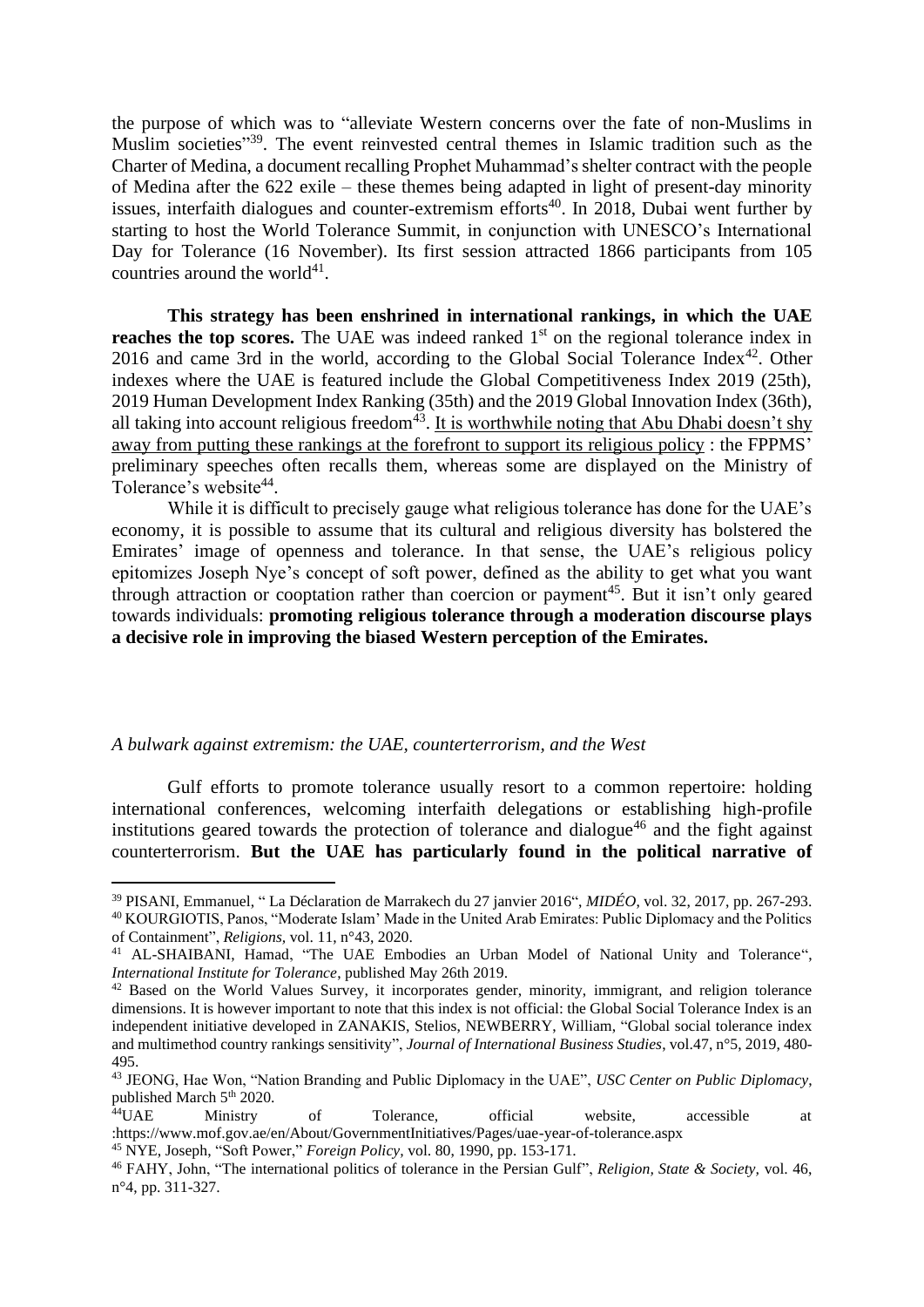**"moderate Islam" a powerful tool of representation, wherein misconceptions about Islam**  might be dispelled, extremism disavowed and ties with the West strengthened<sup>747</sup>. As a matter of fact, its emphasis on tolerance, moderation and interfaith dialogue can clearly be traced to 9/11, which two Emirati hijackers carried out along 17 other individuals, coming mainly from Saudi Arabia. Abu Dhabi has sought to seize this opportunity, creating centers and institutions focusing on fighting radicalization and violent extremism.

Founded in 2012, the Hedayah Center of Excellence for Countering Violent Extremism is an acute example of this strategy. Chaired by Ali Rashid Al Nuaimi, member of the UAE's Federal National Council for the Emirate of Abu Dhabi, it gathers experts from around the world "to enhance understanding and share good practices (…) and to promote tolerance, stability, and security". The center has developed partnerships with other centers and thinktanks focused on counterterrorism, but genuinely became active once the UAE became involved in the fight against ISIS. In 2015 was further launched the Sawab initiative, "a new digital communications hub to counter extremist propaganda" and "correct the wrong ideas", in collaboration with the United States<sup>48</sup>.

Branding itself as a bulwark against extremism and terrorism, the UAE has developed a fully-fledged religious discourse of moderation by which the West distinguishes between good Muslims and bad Muslims. Former Emirati ambassador to the US, Youssef al-Othaiba was one of the men in charge of conveying this new narrative about the Emirates as a tolerant Middle Eastern partner that shares US security concerns<sup>4950</sup>. And it seems to have worked : Former President Donald Trump's speech at the Arab Islamic American Summit in Riyadh in May 2017 – which is one example among others - doesn't show anything else, as the latter praised the counterterrorism initiatives of Jordan, Lebanon, Saudi Arabia, and the UAE.

Such empirical findings seem to corroborate what the few research conducted on this subject has shown. Turan Kayaoglu argues that "Islamic actors initiate interfaith dialogue to signal their moderate stance to powerful others who are concerned with Islamic radicalisation and violence<sup>"51</sup>. Annelle Sheline follows in her footsteps, emphasizing that the political discourse of moderate Islam in the Muslim world is shaped according to US interests. Promoting moderation is thus regime survival tactic, designed to "enhance international standing and ensure foreign support $652$ .

**The conjunction of economic liberalism and interreligious dialogue has thus allowed Abu Dhabi to further enhance its regional position and to become one of the natural interlocutors of the West**. But speaking to the West in its own terms also enables the UAE to reach a less transparent objective : conveying a new religious model, and marginalizing the Emirate's *par excellence* nemesis – political Islam.

<sup>47</sup> WARREN, David, *Rivals in the Gulf*, New York, Routledge 2021, p. 41.

<sup>48</sup> Sawab Center, Twitter account, available at : https://twitter.com/sawabcenterfr

<sup>49</sup> KRIEG, Andreas, "Nevermind Russia, the UAE has united with AIPAC to capture Washington", *Middle East Eye*, March 13rd 2018.

 $50$  This narrative is displayed in several official documents and statements: the UAE Embassy in Washington displaying on its website that "the UAE has a new vision for the Middle East region—an alternative, futureoriented model that supports moderate Islam, empowers women, embraces diversity, encourages innovation and welcomes global engagement. These values have been ingrained in the UAE's DNA since the country's founding in 1971".

<sup>51</sup> KAYAGOLU, Turan, "Explaining Interfaith Dialogue in the Muslim World." *Politics and Religion,* vol*.* 8, n°2, 2015, p. 237.

<sup>52</sup> SHELINE, Annelle, "Middle East Regimes are Using 'Moderate' Islam to Stay in Power", *Washington Post*, published May 12nd 2017.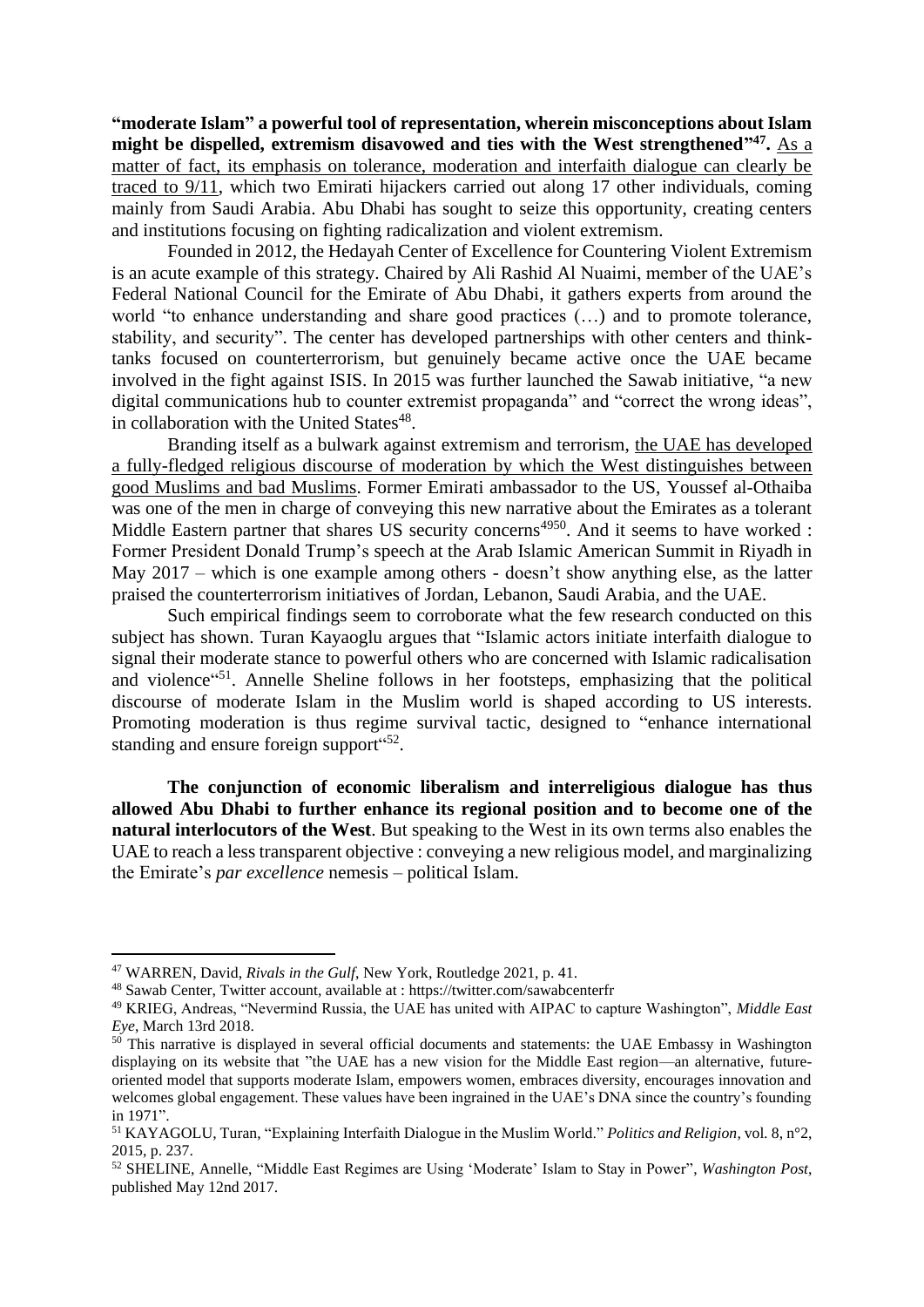# **II. Winning the cultural, ideological and political battles: promoting a moderate understanding of Islam enables the UAE to fight political Islam and maintain domestic authoritarianism**

#### *The UAE's par excellence nemesis: the Muslim Brotherhood*

**Although it has been put forward in the wake of the Arab spring, the UAE's enmity towards political Islam goes all the way back to the 70's<sup>53</sup> ,** when the local Muslim Brotherhood group, Islah, was founded in Dubaï. The group soon consolidated both its institutional and grassroot influence, albeit against a background of increasing violence originating from Islamist activists. Although no connection between those attacks and Islah was proven<sup>54</sup>, the UAE security apparatus clamped down on the group, notably after Egyptian president Husni Mubarak's 1995 assassination attempt by Islamist activists, some of whom allegedly had links to al Islah<sup>55</sup>. In the meantime, the Sahwa movement had become more and more vocal in Saudi Arabia, criticizing the regime for allowing US soldiers on Saudi soil during the Gulf war<sup>56</sup>. Demands of pluralism and democracy would broach the Monarchy's legitimacy – and lead to the crushing of the movement.

Such episodes have convinced Abu Dhabi's elite of the existential threat represented by political Islam to its regime's stability, and the necessity to annihilate it – which is where the UAE's religious strategy plays a role<sup>57</sup>. As early as the 80's, Abu Dhabi gently encouraged the promotion of a quietist, neo-traditional and apolitical Sufism<sup>58</sup>. Promoting this "moderate" form of Islam enabled the UAE to appear as frequentable while imposing a counter-ideological to that of the Muslim Brotherhood's political Islam<sup>5960</sup>. To counter political Islam's influence and appeal in the region, the UAE strove to adopt an assertive strategy that follows three pillars: positioning itself as the beacon of tolerance and counterterrorism in the Muslim world, building a network of religious institutions to spread its version of Islam, and co-opting religious leaders who tend to espouse the UAE's religious strategy<sup>61</sup>. This strategy has therefore been equated by some as an Emirati tool of "sharp power"<sup>62</sup>, a revisited concept of Joseph Nye's soft power.<sup>63</sup>

## *Institutionalizing tolerance to marginalize the potential of political Islam*

<sup>&</sup>lt;sup>53</sup> Interview with David Roberts; Interview with Emma Soubrier; ROBERTS, David, "Qatar and the UAE : Exploring Divergent Responses to the Arab Spring", *Middle East Journal,* vol.71, n° 4 , 2017, pp. 544-562

<sup>54</sup> AL-NOQAIDAN, Mansoor, "Al-Ikhwan al-Muslimun fi al-Imarat: Al-Tamaddad wa-l-Inhisar" in *Al-Ikhwan al-Muslimun fi al Khalij*, ed. by Al-Mesbar Studies and Research Centre, Al-Mesbar Studies and Research Centre Dubai, 2012, p. 61.

<sup>55</sup> ROBERTS, David, "Qatar and the UAE : Exploring Divergent Responses to the Arab Spring", *Middle East Journal,* vol.71, n° 4 , 2017, pp. 544-562.

<sup>56</sup> LACROIX, Stéphane, *Awakening Islam : the Politics of Religious Dissent in Contemporary Saudi Arabia*, Cambridge, Harvard University Press, 2011.

<sup>57</sup> ULRICHSEN, Kristian Coates, "Using Religion for Geopolitical Ends in the Gulf Disputes between Abu Dhabi and Qatar", Berkley Center, August 31<sup>st</sup> 2020.

<sup>58</sup> Interview with David Roberts; ROBERTS, David, *Ibid*.

<sup>59</sup> KRIEG, Andreas, "On the sinister objectives of Abu Dhabi's 'crusade' against political Islam", Middle East Eye, published January 21st 2020.

 $\frac{60}{60}$  This threat perception was reinforced thanks to the rising inequalities between Dubaï, Abu Dhabi, and the Emirates of the North – who could provide for potential mobilization reappropriated by Islamist movements.

<sup>61</sup> AL-ANANI, Khalil, "The UAE's Manipulative Utilization of Religion", *Arab Center Washington DC*, published September 29th 2020.

 $62$  KOURGIOTIS, Panos, "Moderate Islam' Made in the United Arab Emirates: Public Diplomacy and the Politics of Containment", *Religions,* vol. 11, n°43, 2020.

<sup>63</sup> NYE, Joseph, "Soft Power and Public Diplomacy Revisited", *The Hague Journal of Diplomacy,* vol. 14, n°4, 2019, 7-21.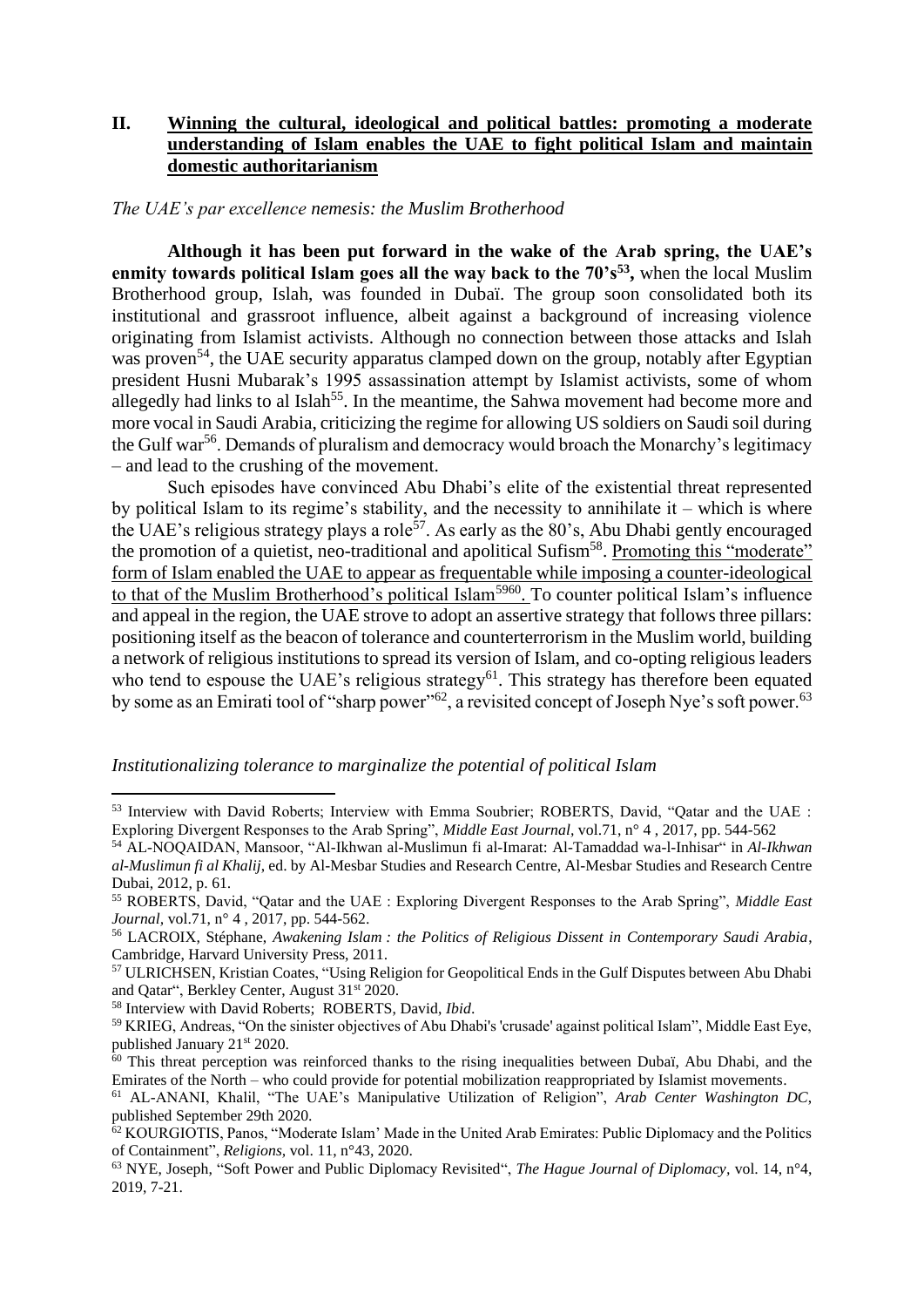**The UAE has first established a religious network of institutions and initiatives in order to support its religious and political agenda in the region and beyond**<sup>64</sup>. At the forefront of these figures the Forum for Promoting Peace in Muslim Societies (FPPMS), created in 2013 and led by famous Sufi Mauritanian Sheikh Abdallah Bin Bayyah, whom Islam scholar Usamaa Al-Azami dubbed "counter-revolutionary Islam's most important scholar"<sup>65</sup>. The Forum gathers religious scholars from all over the Muslim world - particularly by those who are in line with the UAE's domestic and regional policies - and was originally thought as a counterweight to the Qatari-based International Union of Muslim Scholars (IUMS), founded in 2004 and starring the well-known Yusuf al-Qaradawi who headed it until 2018<sup>66</sup>. Interestingly, Bin Bayyah was the vice president of the IUMS, until he resigned in September 2013 and was co-opted by Abu Dhabi as one of the spearheads of its religious strategy. According to the FPPMS's website and available documents, it ambitions to promote the values of peace, tolerance, solidarity, justice, to counter religious violence<sup>67</sup>. Officially sponsored by UAE Foreign Minister Abdullah bin Zayed Al Nahyan, the Forum features other famous Imams such as Sheikh Hamza Yusuf, a leading yet controversial American scholar known for his closeness to the former Trump administration<sup>68</sup>. The annual convention, which is attended by both scholars and officials coming from all parts of the world, provides an acute overview of institution's quietist and apolitical stance. At the 2014 inaugural forum, Bin Bayyah thus spoke of the religious obligation for subjects of Muslim states to be obedient to their rulers, while highlighting that calling for democracy in the Arab world was "essentially a declaration of war"<sup>6970</sup>. The Forum has further made major leeway abroad, opening local branches and organizing youth programs to expand its outreach, such as in Morocco<sup>71</sup>.

The other major religious institution is the Muslim Council of Elders (MCE), which was created in July 2014 and is based in Abu Dhabi. Led by Grand Imam of Al-Azhar Ahmed al-Tayyeb, it includes several other religious figures including Sheikh Sharif Ibrahim Saleh Al-Hussaini and Muhammad Quraish Shihab among others<sup>72</sup>. The MCE's primary objective is stated in the front page of its official website : "bring[ing] the Islamic nation together by extinguishing the fire that threatens Islam's humanitarian values and principles of tolerance, and putting an end to the sectarianism and violence that have plagued the Muslim world for decades"<sup>73</sup>. The appointment of Ahmed al-Tayyeb, a close to al-Sissi and known for his anti-

 $64$  Mark Leonard and al. have identified the institutionalization of international networks as one of the components of public diplomacy, see LEONARD Mark and al, *Public Diplomacy*, London, The Foreign Policy Centre, 2002. <sup>65</sup> E-mail exchange with Usamaa al-Azami

<sup>66</sup> AL-AZAMI, Usaama, "UAE's forum for 'promoting peace' is another cynical PR initiative", *Middle East Eye*, published December 10<sup>th</sup> 2018.

<sup>&</sup>lt;sup>67</sup> Forum for Promoting Peace in Muslim Societies, official website, accessible at [https://peacems.com/about](https://peacems.com/about-us/brief/goal/)[us/brief/goal/.](https://peacems.com/about-us/brief/goal/) 

<sup>68</sup> ESSA, Azad, "Hamza Yusuf and the struggle for the soul of the western Islam", *Middle East Eye,* published August 8th 2019.

<sup>69</sup> Statement available on Sheikh Abdullah bin Bayyah's website (in Arabic), see : [http://binbayyah.net](http://binbayyah.net/) ; AL-AZAMI, Usaama, *Ibid*.

 $70$  The Forum's political instrumentalization may further be illustrated considering the selective engagement of its representatives and leaders. Indeed, there is no record of any criticism related to Jamal Khashoggi's murder or to the Saudi-UAE involvement in Yemen. But the 2018 attacks on the Pittsburgh synagogue have led to a quick response with Hassan Yusuf posting a letter of solidarity with the Jewish community on his Instagram account a few days later. See RAZA Hamzah, "Peace Forum is Just the Tip of the Iceberg of Some American Muslim Ulema Undermining Their Followers", Muslim Matters, published December 17<sup>th</sup> 2018; AL-AZAMI, Usaama, *Ibid.* <sup>71</sup> https://twitter.com/isoueda/status/1022565868008562690

<sup>72</sup> AL-ANANI, Khalil, "The UAE's Manipulative Utilization of Religion", *Arab Center Washington DC*, published September 29th 2020.

 $\frac{1}{73}$  Muslim Council of Elders, official website, accessible at :<https://www.muslim-elders.com/en>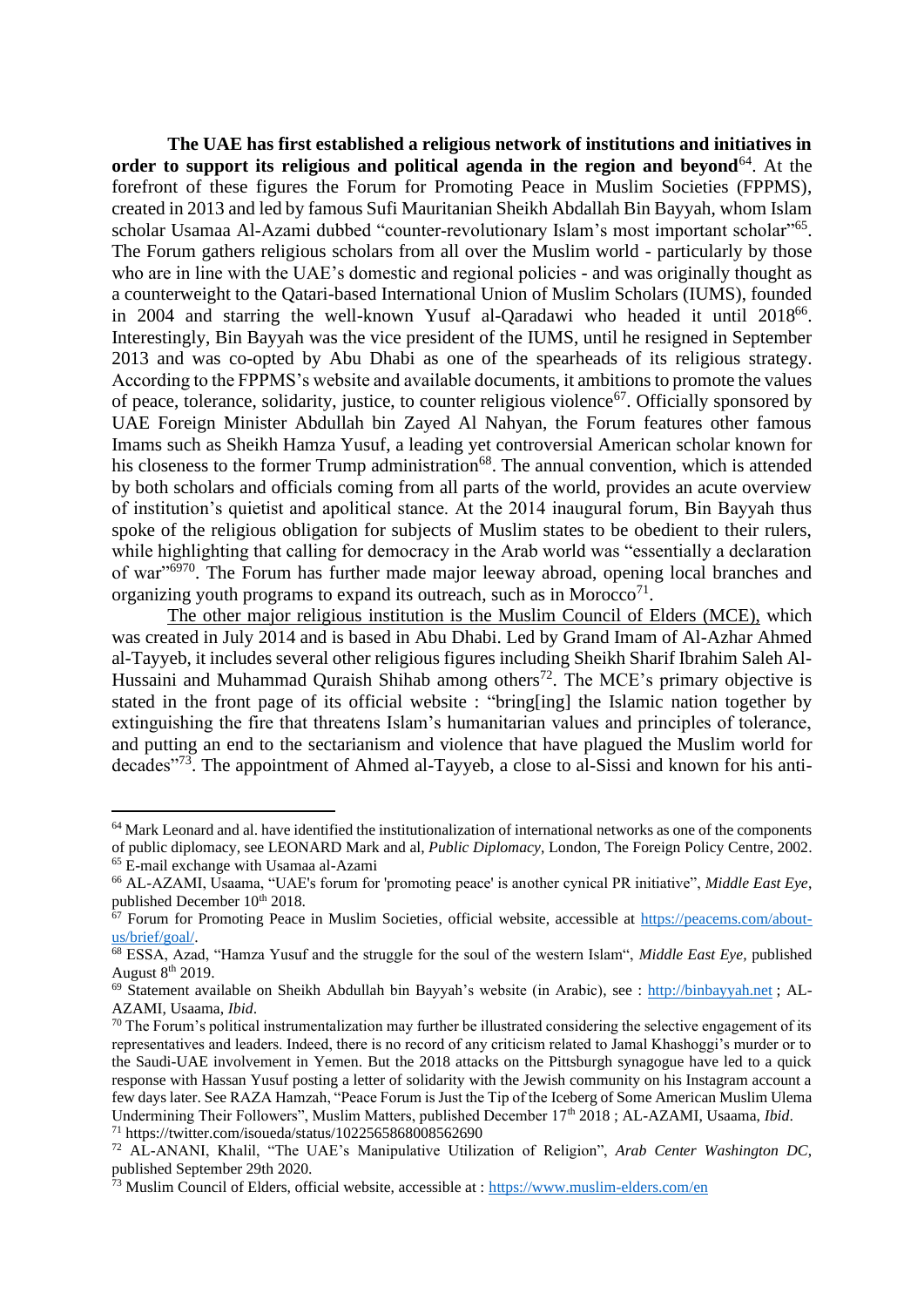Brotherhood views<sup>74</sup>, as head of the institution, is no coincidence: the MCE's promotion of a "moderate form of Islam" aims at legitimizing it as the only tolerable form of Islam, consolidating the UAE's religious credentials and promotion of interfaith dialogue and tolerance.

Both institutions embody the UAE's armory for religious legitimation against Qataribased organizations and media outlets<sup>75</sup>, such as Al Jazeera and the aforementioned IUMS<sup>76</sup>. Such involvement is instrumental in maintaining the UAE's political grip and influence in the region, but also abroad. Indeed, the UAE's ties with Al-Azhar culminated in a coordinated effort from Egypt, the UAE and Russia to promote moderate Islam and counter the influence of political Islam during the Grozny conference held in Chechnya in August 2016<sup>77</sup>. Chechen President Ramzan Kadyrov, a personal friend of Mohammed bin Zayed, called for a return to a more tolerant version of Islam that rejected political activism – a scantily hidden criticism of the Muslim Brotherhood and its affiliated organizations<sup>78</sup>. Notable was the absence of other Islamic streams, such as the Salafi one – causing outrage among Wahhabi Ulamas – as well as the fact that the Abu Dhabi-based Tabah foundation organized this conference. The event represents, according to Kristin Smith Diwan, "a concrete expression of the new Emirati-Egyptian-Russian axis seeking to neutralize political Islam and counter Islamic extremism with support for more tolerant Sunni traditions"<sup>79</sup>.

Another dimension of this strategy lies in relation building. According to Leonard<sup>80</sup>, this process is led by the mediation of key figures (religious leaders; scholars, thinkers, and politicians) at the level of the populations. In this sense, the UAE has co-opted several Sufi figures and leaders and supported them financially as to promote their message and activities $81$ . In addition to the aforementioned names, the UAE expanded its influence to include other figures<sup>82</sup> than only Sufi sheikhs, such as Sheikh al-Habib Ali al-Jifri, a Yemeni Sufi scholar who founded the Abu Dhabi-based Tabah Foundation in 2005, and Egypt's former Grand Mufti Sheikh Ali Gomaa, a staunch supporter of President Abdelfattah Al-Sisi<sup>83</sup>. More recently, the UAE started to support new preachers and religious personalities such as Jordan-born Salafi preacher Waseem Yousef, a staunch advocate of UAE foreign policy<sup>84 85</sup> 86.

<sup>&</sup>lt;sup>74</sup> Membership to the organization was further forbidden by Al Azhar's International Fatwa Center in 2020 : see "Al-Azhar yafti bi harma-t al-indhimâm li-jamaât al-ikhwân", Middle East Online, published 21st December 2020, available at : https://middle-east-online.com/ الأزهر-يفتي-بحرمة-الانضمام-لجماعة-الاخوان/

<sup>75</sup> AL-AZAMI, Usaama, " UAE's forum for 'promoting peace' is another cynical PR initiative", *Middle East Eye*, published December  $10^{th}$  2018.

<sup>76</sup> *Ibid.*

<sup>77</sup> CAFIERO, Giorgio, "Islam in the UAE's Foreign Policy", *Politics Today*, published March 6th 2019.

<sup>78</sup> KRIEG, Andreas, "On the sinister objectives of Abu Dhabi's 'crusade' against political Islam", *Middle East Eye*, published January 21<sup>st</sup> 2020.

<sup>79</sup> DIWAN SMITH, Kristin, "Who Is Sunni?: Chechnya Islamic Conference Opens Window on Intra-Faith Rivalry", *The Arab Gulf States Institute in Washington*, published September 16<sup>th</sup> 2016.

<sup>80</sup> LEONARD, Mark and al, *Public Diplomacy*, London, The Foreign Policy Centre, 2002

<sup>81</sup> KOURGIOTIS, Panos, "Moderate Islam' Made in the United Arab Emirates: Public Diplomacy and the Politics of Containment", *Religions,* vol. 11, n°43, 2020.

<sup>82</sup> AL-ANANI, Khalil, "The UAE's Manipulative Utilization of Religion", *Arab Center Washington DC*, published September 29th 2020.

<sup>83</sup> KOURGIOTIS, Panos, *Ibid.*

<sup>84</sup> "Wasseem Yussuf yuhani' al-Imarât wa Israi'il 'ala al-injâz al-'adhim", Zaman al-Wasl, published August 14th 2020, available at : https://www.zamanalwsl.net/news/article/126879

<sup>&</sup>lt;sup>85</sup> In line with the aforementioned ranking politics, Al-Buti was awarded the Dubai International Holy Quran Award's "the Islamic Personality of the Year" in 2004, whereas Ahmed al-Tayyeb was awarded the same prize in 2013 along with the Sheikh Zayed Book Award's "Cultural Personality of the Year" prize in April 2013.

<sup>86</sup> None of these Ulamas however come from the UAE. Such observation could indicate the UAE's lack of human resources as well as the willingness to exploit these scholar's stardom and international stature. But some have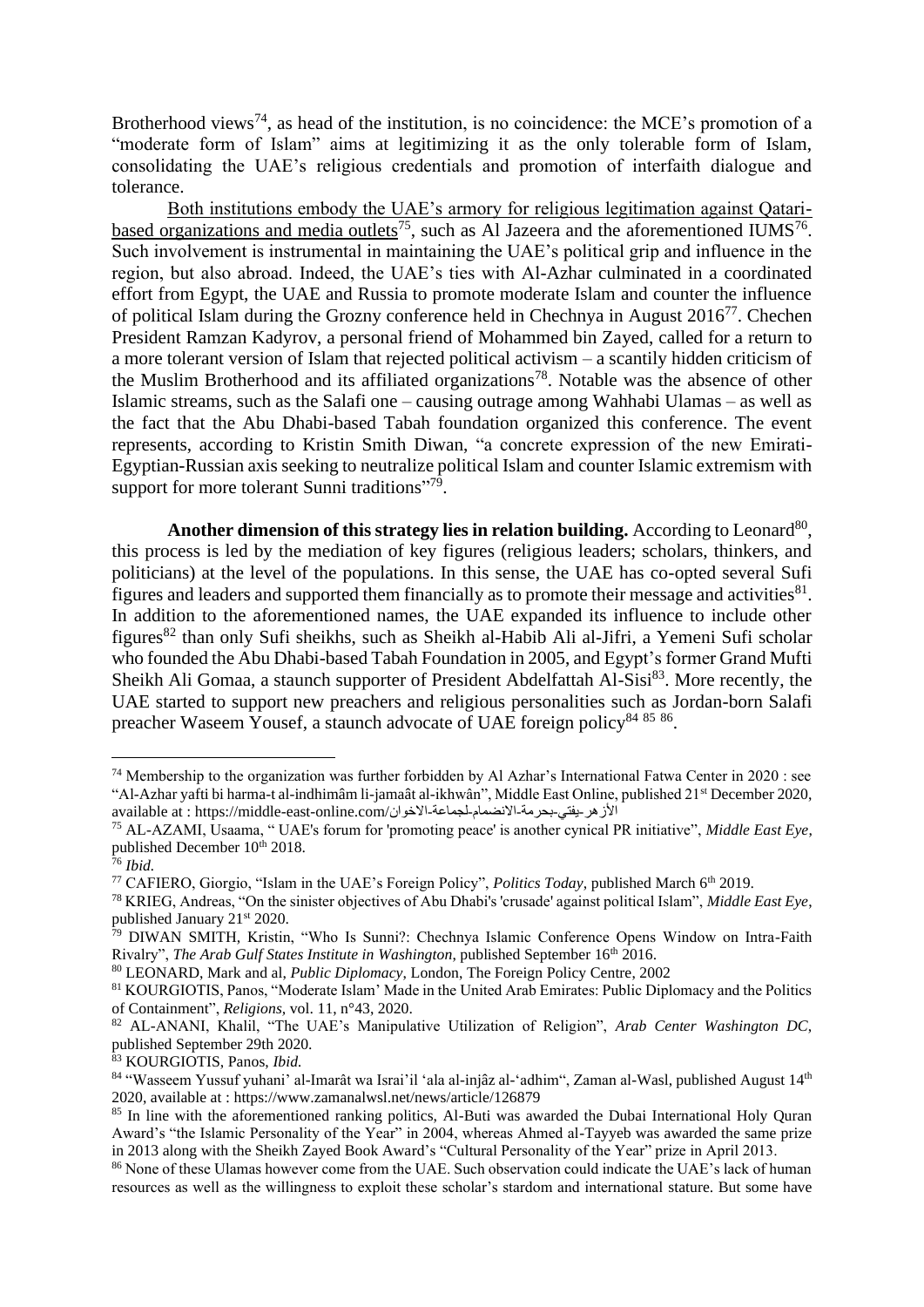Nevertheless, it is interesting to note that the Abraham Accords have impacted UAE support among religious scholars. In the wake of the UAE's normalization with Israël, two key personalities have resigned from the FPPMS: Muslim-American activist Aisha al-Adawiya and Grand Mufti of Jerusalem Sheikh Muhammad Hussein, the latter saying the normalization "was a stab in the back of Palestinian and Muslims, and a betrayal for Muslim and Christian holy sites in Jerusalem"<sup>87</sup>. Even Hamza Yusuf, the Forum's vice president, distanced himself from the statement, asserting that he did "not engage in or endorse geopolitical strategies or treaties" and that his "allegiance is and has always been with the oppressed peoples of Palestine, whether Muslim, Christian or otherwise"<sup>88</sup>. These examples highlight what Yahya Birt calls the high price of government patronage as Ulamas generally have to openly support or maintain silence about autocracy at home, while speaking of democracy, pluralism, and minority rights to Western audiences"<sup>89</sup>.

#### *When religious tolerance meets domestic political intolerance*

**Used as a geopolitical sharp power tool by the UAE via the organization of international conferences and the co-opting of religious figures, the promotion of a moderate Islam becomes a "not-so-quietist" counterweight to political Islam**<sup>90</sup> . Furthermore, it provides a moral justification for repressing the political opposition, equating political Islam with terrorism – a critical element of Abu Dhabi's communication argument towards the West<sup>91</sup>. The UAE indeed took serious measures to clamp down on the movement, stripping 6 Brotherhood members of their citizenship in 2011, while launching a wave of arrests in March 2012. In parallel, the UAE raised an aggressive campaign against the organization, presenting it as a security threat for the Gulf, and accusing it of nurturing transnational loyalties and promoting violence. This accusative campaign eventually led to the UAE's declaration of the Brotherhood as terrorist organization in November 2014<sup>92 93</sup> 94. Abu Dhabi went as far as to legally target religious non-governmental organizations and register Islamic associations tolerated in the West, accusing them of connivence with violent Islamist ideas and beliefs<sup>95</sup>.

also pointed at the UAE's possible fear to endow itself with a fully-fledged class of Ulamas that could potentially become autonomous. Interview with David Roberts; Interview with Courtney Freer.

<sup>87</sup> FAROOQ, Umar, "Grand Mufti of Jerusalem resigns from UAE peace forum over Israel statement", *Middle East Eye*, published August 26<sup>th</sup> 2020.

<sup>88</sup> DORSEY, James, "UAE recognition of Israel dents Emirati religious soft power", *WION News,* published September 10<sup>th</sup> 2020.

<sup>89</sup> BIRT, Yahya, "Blowing in the Wind : Trumpism and Traditional Islam in America", *Medium.com*, published Feb 14th 2017.

<sup>90</sup> KRIEG, Andreas, "On the sinister objectives of Abu Dhabi's 'crusade' against political Islam", *Middle East Eye*, published January 21st 2020.

<sup>&</sup>lt;sup>91</sup>Scholarship on foreign policy indeed argue that domestic factors can be a powerful driver of foreign policy, see NONNEMAN Gerd, (ed.), *Analyzing Middle East Foreign Policies and the Relationship with Europe,* Abingdon, Routledge, 2005. The regional and international levels are far from irrelevant, but it is the impact of the threats, opportunities, and trends emanating from them that is important.

<sup>92</sup> BASKAN, Birol, "The Pope, the UAE, and the Muslim Brotherhood", *Middle East Institute,* published February 13rd 2019.

 $93$  In that sense, the UAE could better be compared to the Chinese model, that rests on soft power campaigns – ecological issues, climate change – while crushing political dissidents, civil society and ethnic groups on the domestic side.

<sup>&</sup>lt;sup>94</sup> The UAE's efforts to weaken the Muslim Brotherhood have also played out in the West, particularly in the United Kingdom. Former UAE Minister of Foreign Affairs Anwar Gargash made a speech before Conservative party-close Policy Exchange in July 2018, in which he qualified the Muslim Brotherhood as a "gateway drug to jihadism of all kinds", see CAFIERO, Georgio, "The UAE Campaign Against Political Islam: Implications For London", *Lobelog*, published December 27<sup>th</sup> 2018.

<sup>95</sup> *Ibid.*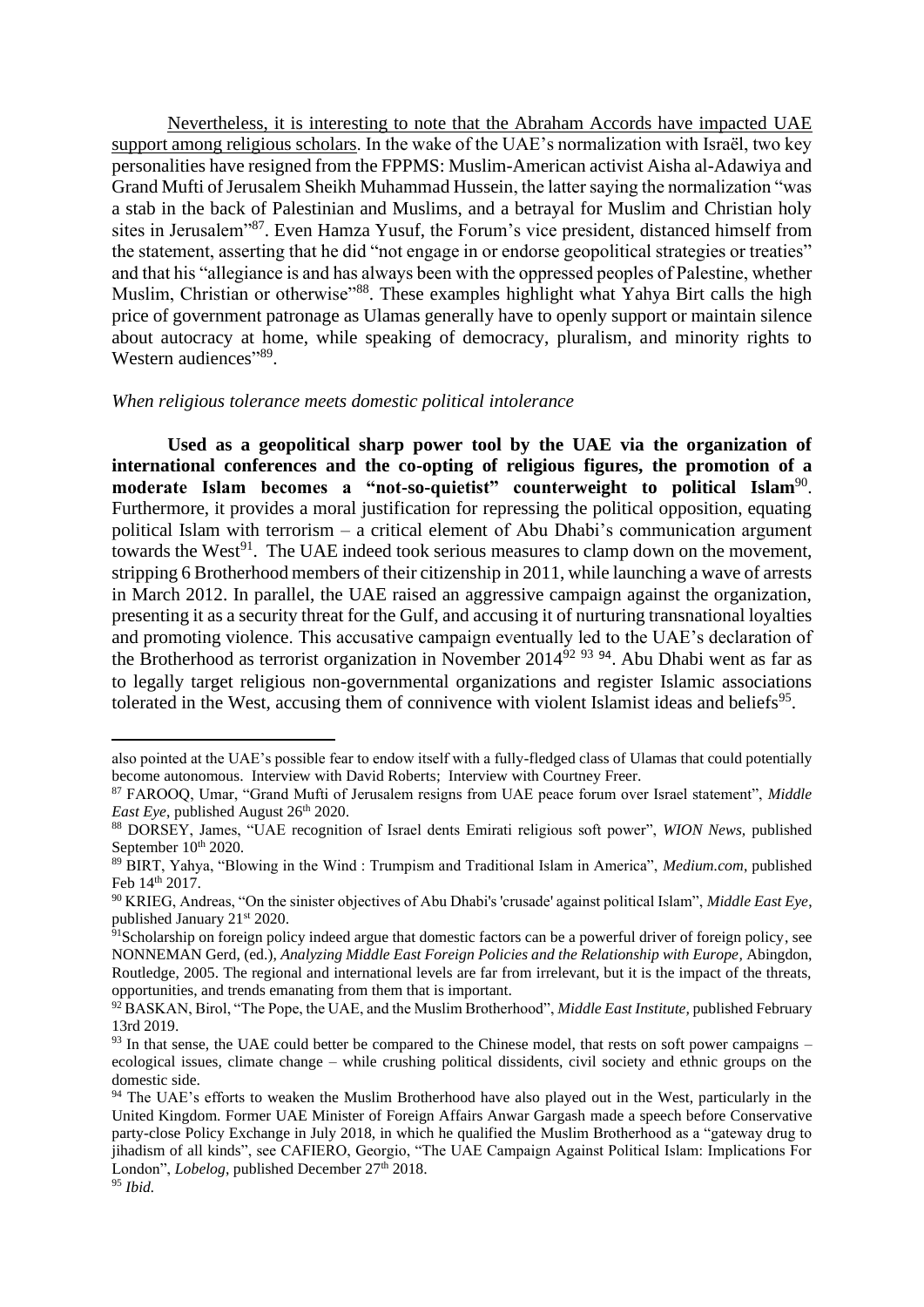In a nutshell, determining what "moderate" Islam is enables the UAE to equate political Islam with the most extreme and violent movements so as to discredit the Muslim Brotherhood and its affiliates before the international community – especially the West. Acting as a countermodel, the UAE portrays itself as the exact opposite – a tolerant and religiously peaceful state, a portrait bolstered by the Pope's recent visit to the UAE. But this image also endows the UAE with a religious justification to its foreign policy objectives.

## **III. This "geopolitics of tolerance" provide the UAE's political agenda with powerful religious justifications – which are however not exempt of contradictions**

*Vindicating foreign policy choices with religious justifications: the cases of Qatar and Israel*

**The Qatar Blockade, triggered on June 5th 2017 at the UAE's initiative, is one of the most acute illustrations of how the UAE builds political rivalries on a religious discourse.** Accusing Qatar of being linked with terrorist and extremist groups, and to threaten Gulf security, the UAE has sought to use its network of scholars and institutions to cover this politically contentious decision under the mantle of the promotion of "moderate islam" and counterterrorism.

Less than 48 hours after the announcement of the blockade, the FPPMS issued a very critical statement geared towards Qatar. Entitled "a call to the Qatari government to change its ways and correct its mistakes", the statement argued that "the Forum has followed with extreme unease the activities of the Qatari government in ripping apart Arab ranks, rebelling against the Gulf family, and insulting the generous faith of Islam by supporting terrorist groups, inciting political instability in safe countries, and inflaming sectarian conflict<sup>196</sup>. It is interesting that these accusations are in line with those of Saudi Arabia, Bahrain, and the UAE, conveyed in the different statements made by their Ministries of Foreign Affairs as well as in the set of 13 demands conditioning the lift of the sanctions on Qatar.

Unsurprisingly, the statement starts with a reference to the UAE as "a country of tolerance and peace-making<sup>"97</sup>. Much more symbolic is the fact that the statement appeared on the UAE's state-owned Emirates News Agency before its publication by the forum<sup>98 99</sup>. The UAE's campaign gained further heft thanks to the support of Egyptian and Saudi religious bodies, but also of the aforementioned Muslim Council of Elders<sup>100</sup>, which condemned Qatar's alleged funding of terrorist organizations and threatening of the region's security $101$ .

Nevertheless, none of the scholars associated with the FPPMS have expressed their stance on the matter. Neither its president, Sheikh Abdullah Bin Bayyah – whose personal website hosts no mention of the FPPMS's statement – nor its vice president Hamza Yusuf. But this is not to say that the Al Nahyans do not exert discipline over them. David H. Warren indeed argues that the UAE leadership has more subtle means of discipline available to them, in

<sup>&</sup>lt;sup>96</sup> Translation of the statement from the Forum Promoting Peace in Muslim Societies regarding the Blockade of Qatar Issued on June 7th 2017, https://twitter.com/PPeacenews/status/872415235512172545 <sup>97</sup> *Ibid.*

<sup>&</sup>lt;sup>98</sup>Emirates News Agency statement, published June  $7<sup>th</sup>$  2017, accessible at [http://wam.ae/ar/details/1395302617984.](http://wam.ae/ar/details/1395302617984)

<sup>99</sup> AL-AZAMI, Usaama, " Gulf crisis: How autocrats use religious scholars against Qatar", *Middle East Eye*, published August 9<sup>th</sup> 2017.

<sup>100</sup> DIWAN SMITH, Kristin, "Qatar Crisis Stirs Islamic Debates", *Arab Gulf States Institute in Washington*, published September 20<sup>th</sup> 2017.

<sup>101</sup> *Ibid.*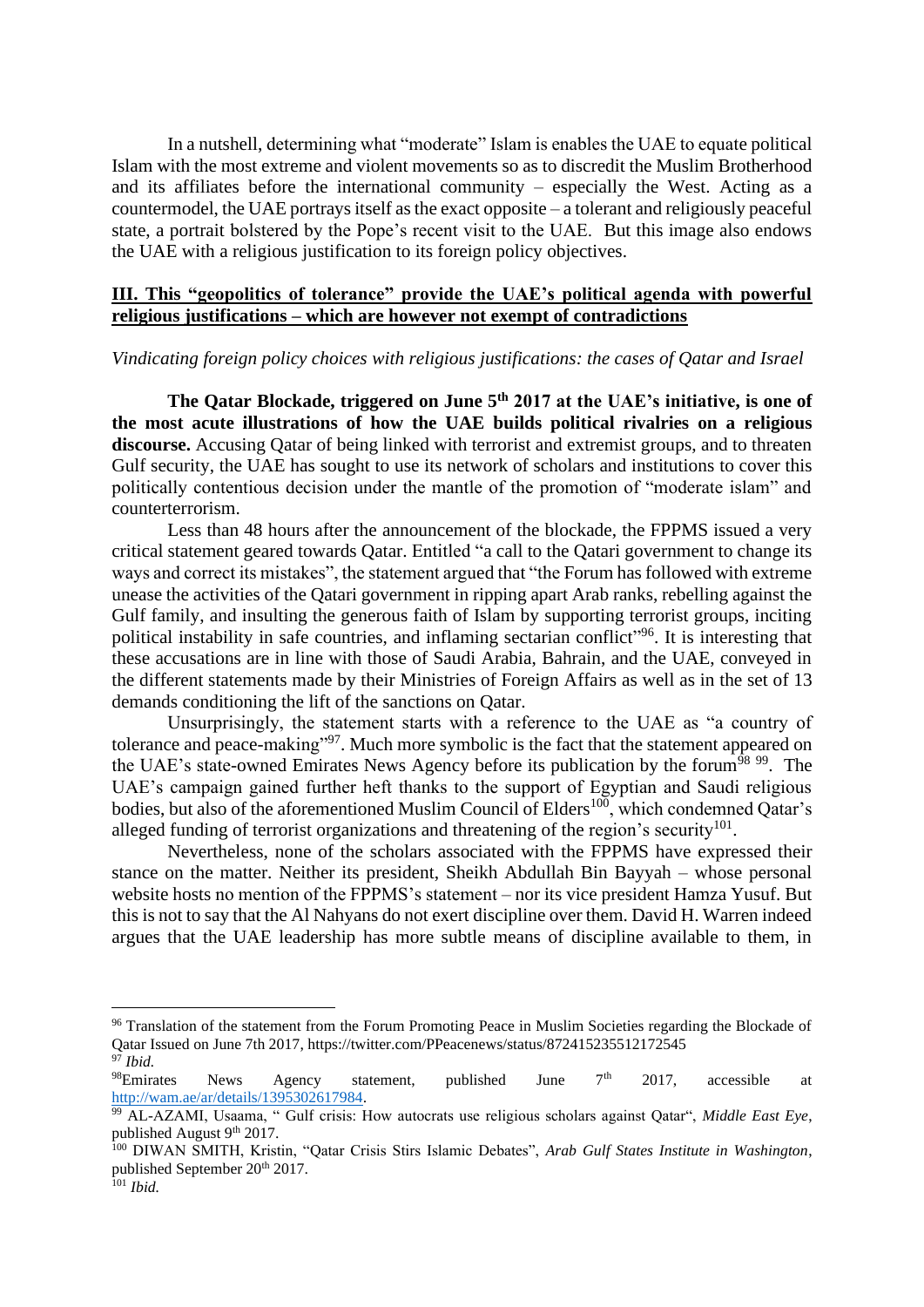contrast to states such as neighboring Saudi Arabia where recalcitrant ʿulamāʾ are imprisoned or executed $102$ .

Using these institutions as communication outlets is all the more critical for the UAE because it lacks a tool like Qatari channel Al-Jazeera, which would prove valuable for shaping Arab and Western public opinion and driving the international community's attention away from the wars in Yemen and in Libya $103 \t{104}$ .

**Another stark illustration of the use of religion for external policy objectives lies in the conclusion of the rather controversial Abraham Accords, which have sparked scathing criticism from all parts of the Arab world.** The UAE have indeed relied on their religious strategy to present its normalization with Israel as a concrete translation of its tolerant foreign policy<sup>105</sup>. Such political move was soon justified by Islamic precedents, Abdullah bin Bayyah highlighting in several statements the continuity of the Abraham accords with the "the many examples of cases of reconciliations and peacemaking in accordance with the public good and circumstances", such as the Treaty of Hudaybiyyah by the Prophet Muhammad with idolaters in Mecca in  $628^{106}$  107.

But the UAE's religious network and institutions have also been used as tools of public diplomacy. The FPPMS published a now-deleted statement arguing that normalization "has stopped Israel from extending its sovereignty over Palestinian lands" and "was a means to promote peace and stability across the world"<sup>108</sup>. Far from being odd, such statement reveals the fact that the FPPMS has been a discreet forum of discussion with Israeli and Zionist organizations, under the premise of tolerance, and with the purpose of attracting Jewish, Israeli and Zionist organizations in order to strengthen ties with the Jewish civil society and prepare the normalization with Israel<sup>109</sup>.

Again, it is interesting to notice that this decision was far from generating a staunch support from UAE-backed ulamas. As recalled earlier, some members of the Forum's board complained that the statement has been published without discussions during an official meeting<sup>110</sup>. Vice-President Hamza Yusuf, who has come in for harsh criticism for appearing as one of the signatories of the FPPMS' statement, said that he "did not engage in or endorse geopolitical strategies or treaties", and that "[his] allegiance is and has always been with the oppressed peoples of Palestine"<sup>111</sup>. Drawing on Yusuf's example, Aisha al Adawiyah went a

<sup>102</sup> WARREN, David, *Rivals in the Gulf*, New York, Routledge 2021, p. 41.

<sup>103</sup> SAMUEL-AZRAN, Tal. "Al-Jazeera, Qatar and New Tactics in State-Sponsored Media Diplomacy". *American Behavioral Scientist*, vol. 59, pp. 1293–1311.

<sup>&</sup>lt;sup>104</sup> This proved to be one of Abu Dhabi's biggest weaknesses, with Al Jazeera constantly releasing videos about the UAE and Saudi Arabia's involvement in the "world's worst humanitarian crises" see GATHMANN, Sandra, "Why is Yemen at War?" *Al Jazeera English,* published November 3rd 2019.

<sup>105</sup> AMASHA, Muhammad, "The UAE-sponsored "Islams" : Mapping the Terrain", *Maydan*, published September 15<sup>th</sup> 2020.

<sup>&</sup>lt;sup>106</sup> WARREN, David, "The modernist roots of Islamic autocracy : Shaykh Abdullah bin Bayyah and the UAE-Israel Peace Deal", *Jadaliyya*, published September 17<sup>th</sup> 2020.

<sup>107</sup> WINTER, Ofir, "Islam in the Service of Peace: Religious Aspects of the Abraham Accord", *Institute for National Security Studies, published September 6<sup>th</sup> 2020.* 

<sup>108</sup> FAROOQ, Umar, "Prominent American activist resigns from UAE peace forum over Israel statement", *Middle East Eye, published August 24<sup>th</sup> 2020.* 

<sup>109</sup> FAROOQ, Umar, "Influential Muslim scholar Hamza Yusuf criticized for backing UAE-Israel deal", *Middle East Eye*, published 21<sup>st</sup> August 2020.

<sup>110</sup> DORSEY, James, "UAE recognition of Israel dents Emirati religious soft power", *WION News,* published September  $10<sup>th</sup> 2020$ .

<sup>111</sup> See Hamza Yusuf's Facebook account page : https://www.facebook.com/shaykhhamzayusuf/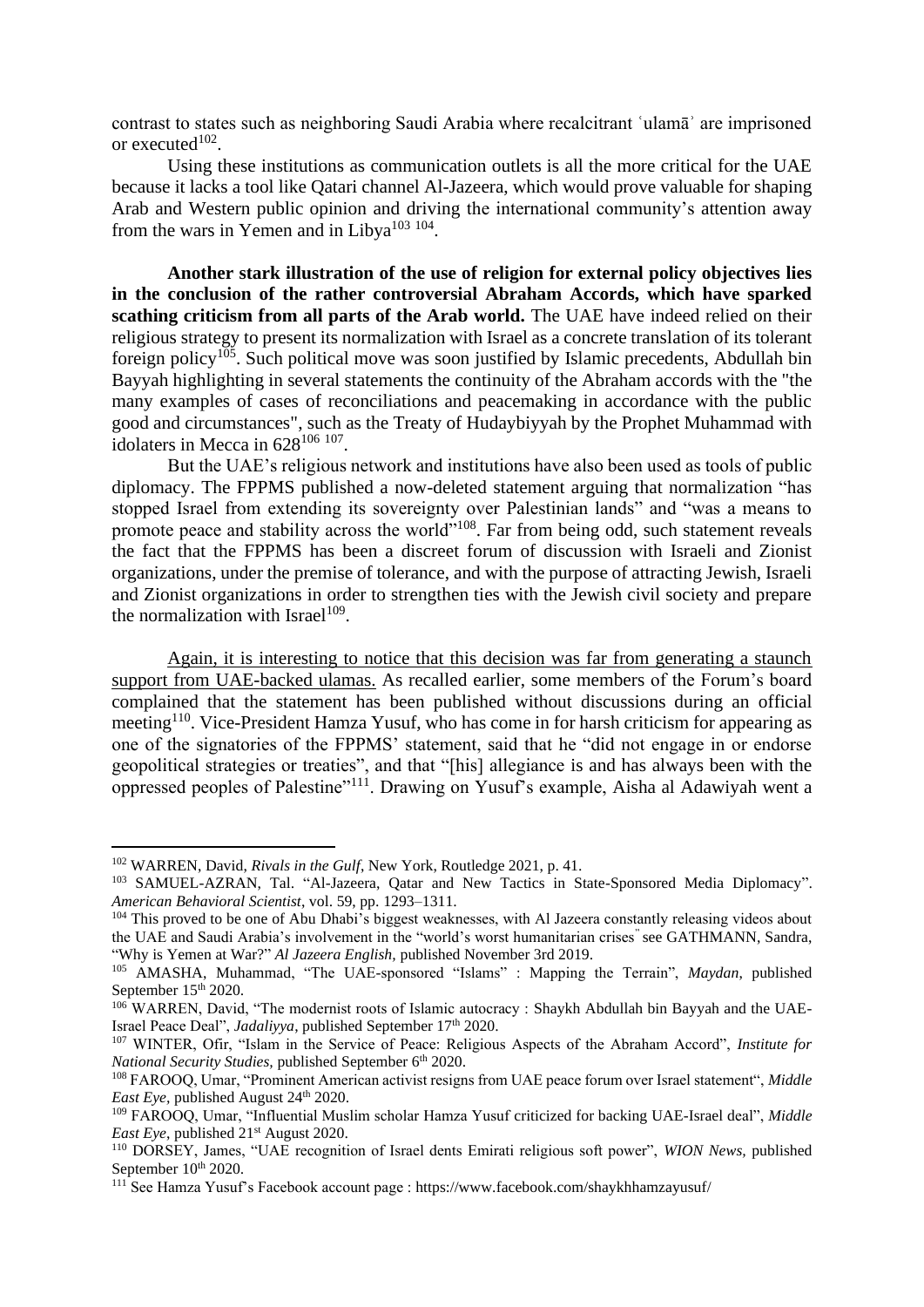step further by qualifying this decision as a "breach of trust", clarifying that she was a "staunch supporter" of the Palestinian people $^{112}$ .

## *A strong policy showing cracks? The contradictions of the UAE's religious strategy on the ground*

# **A powerful justificative narrative, the UAE's religious policy isn't exempt of blatant contradictions. As realpolitik hits back on the ground, the UAE can go as far as backing the most violent groups, including Salafis and Jihadis, as long as it contributes to curbing the influence of political Islam**.

In Libya, staunch UAE support to Marshall Khalifa Haftar is in line with this objective – but in sharp contradiction with the promotion of peace and tolerance in Muslim societies and abroad, the latter having strong ties to Salafi organizations that are part of the forces fighting under his command in eastern Libya<sup>113</sup>. Furthermore, it is longer a secret that the UAE have been backing Madkhali-Salafi militias, followers of an ultra-conservative Sunni Muslim doctrine. The head of the group, Rabi' Al Madkhali, has issued a fatwa backing Khalifa Haftar in 2017, arguing that the Muslim Brotherhood is "more threatening for the Salafis than could the Jews or the Christians be $^{114}$  – an argument in line with Haftar's willingness to crush any of his political opponents.

Whereas in Libya the UAE is one of a number of parties supporting Haftar, in Yemen Abu Dhabi was for a number of years the main backer of secessionist and Salafist forces in the south of the country<sup>115</sup>. Although the UAE's withdrawal has provided an exit strategy, it does not fully curtail Emirati influence on the ground<sup>116</sup>. The UAE have thus backed several Salafist groups led by Adil Abduh Fari al-Dabhani, more commonly known as "Abu al-Abbas," in the city of Taiz in southwest Yemen, to fight on its behalf<sup>117</sup>. The latter further publicly acknowledged UAE support to its militia in a December 2018 interview<sup>118</sup>. In Aden, the UAE supported Vice-President of the Southern Transitional Council Hani ben Brik, a controversial Salafi preacher accused of orchestrating the assassination of dozens of political opponents and religious figures in the region. An Associated Press investigation further proved the existence of secret UAE deals with Al-Qaida fighters, "paying some to leave key cities and towns and letting others retreat with weapons, equipment and wads of looted cash"<sup>119</sup>.

Arriving in Yemen, the UAE's fought for two primary objectives : winning the civil war against the Houthis, Iranian-backed Shiite rebels, and countering violent extremist groups, notably AQAP and ISIS with the  $US^{120}$ . But unsurprisingly, one of its underlying objectives,

<sup>112</sup> See Aisha Al Adwiya's Facebook account page : https://www.facebook.com/aisha.aladawiya/

<sup>113</sup> SALAH ALI, Ahmed, "Haftar and Salafism: A Dangerous Game", *Atlantic Council,* published June 6th 2017. <sup>114</sup> "Addressing the Rise of Libya's Madkhali-Salafis", *International Crisis Group,* MENA report n°200, April 25th 2019.

<sup>115</sup> SALISBURY, Peter, "Risk Perception and Appetite in UAE Foreign and National Security Policy", *Chatham House*, July 1<sup>st</sup> 2020.

<sup>116</sup> BASKAN, Birol, "The Pope, the UAE, and the Muslim Brotherhood", *Middle East Institute,* published February 13rd 2019.

<sup>117</sup> ALJAMRA, Helal, "Saudi and Emirati Duplicity Over Yemeni Militant Abu al-Abbas Raises Questions", *Inside Arabia, published October 25<sup>th</sup> 2018.* 

<sup>118</sup> RAGHAVAN, Sudarsan, "The U.S. put a Yemeni warlord on a terrorist list. One of its close allies is still arming him", *Washington Post*, published December 29<sup>th</sup> 2018.

<sup>119</sup> MICHAEL, Maggie, "AP Investigation: US allies, al-Qaida battle rebels in Yemen", Associated Press, published August 7<sup>th</sup>, 2018.

<sup>120</sup> JALAL, Ibrahim, "The UAE may have withdrawn from Yemen, but its influence remains strong", *Middle East Institute, published 25<sup>th</sup> February 2020.*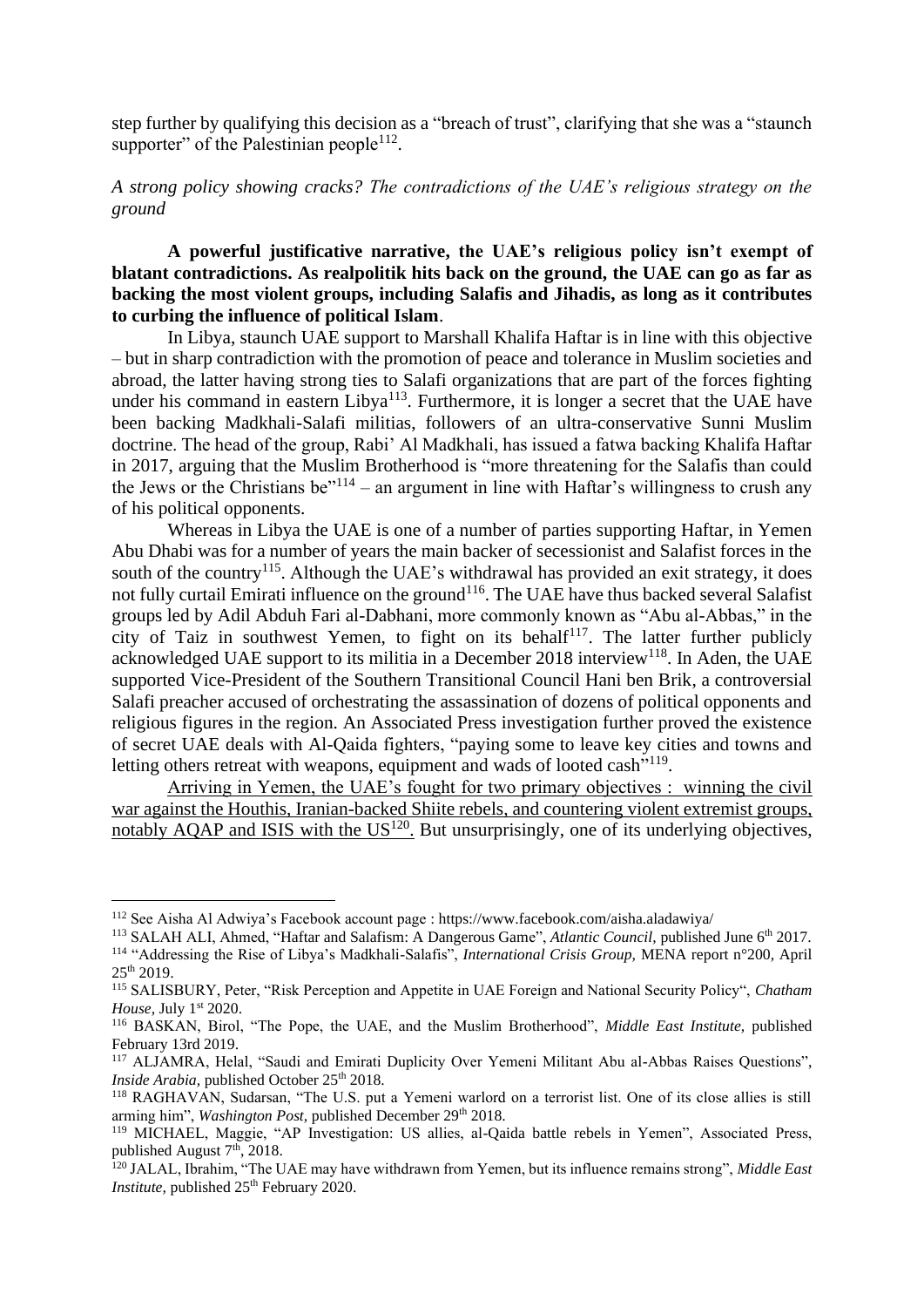especially starting from  $2016^{121}$ , was the neutralization of the influence of Islamist political party Al Islah.<sup>122</sup>. These choices reveal considerable strategic differences between Saudi Arabia and the UAE : Abu Dhabi's prime objective is to counter political Islam in any of its forms, while Riyad's primary objective is to fight the Houthis, both of which are seen as existential threats to each of the player<sup>123</sup>.

In sum, the tolerance narrative does not resist field investigation, considering the alien alliances and partnerships formed by the UAE with Salafis and/or violent groups and organizations. The politics of tolerance may thus very well be a way for the UAE to build a tolerant narrative that diverts the attention of the international community off the UAE's military involvement in Yemen and in Libya, as well as its political authoritarianism on the domestic side.

### **Conclusion**

This essay argued, despite what one could originally think, that the UAE's religious strategy does not operate in a vacuum. One of the pillars of the UAE's branding strategy, aiming at "overcoming smallness"<sup>124</sup>, it displays a rather astute image of tolerance and multiculturalism that fosters its image as a beacon of liberalism, in a region where Islam is often seen as a liability. This religious strategy draws on a reticular network of institutions, scholars, and events allowing the UAE to forecast its influence in all parts of the world. Consubstantial to the promotion of a "moderate Islam" is the institutionalization of a fully-fledged counterterrorist policy, legitimizing the Emirates in the eyes of the West by speaking the same political language. Such status finally provides the Emirati leaders with a justification to reach their primary objectives: curtailing the influence of political Islam, imposing a counterrevolutionary political model acting as a counterweight to the Arab spring, and diverting the attention of the international community off the UAE's involvement and influence in Libya and Yemen – despite its official withdrawal in 2020. While the UAE strives to advance its political goals, soft power and small state dynamics are directed towards the strengthening of the UAE's reputation as a progressive state that helps the Arab region counter-extremism. But it remains to be seen whether this reputation will sustain over the upcoming years.

#### **BIBLIOGRAPHY**

#### **BOOKS**

AL-NOQAIDAN, Mansoor, *Al-Ikhwan al-Muslimun fi al Khalij*, ed. by Al-Mesbar Studies and Research Centre, Al-Mesbar Studies and Research Centre Dubai, 2012.

<sup>&</sup>lt;sup>121</sup>Ibrahim Jalal explains it with "the appointment of Lt. Gen. Ali Mohsen al-Ahmar — who is widely perceived to be pro-Muslim Brotherhood — as the replacement for Vice-President Khaled Mahfoudh Bahah, who was a consensus figure locally, regionally, and internationally, prompted the UAE to reassess its Yemen policy", see *Ibid*.

<sup>122</sup> MICHAEL, Maggie, *Ibid*.

<sup>&</sup>lt;sup>123</sup> Therefore, while the UAE is categorically opposed to collaboration with factions from al-Islah and prefers resorting to the Abu al-Abbas Batallion, Saudi Arabia doesn't deprive itself from backing fighters aligned with al-Islah. Both groups have been battling against each other for the control of the city of Taiz, thus weakening the UAE-Saudi coalition.

<sup>&</sup>lt;sup>124</sup> MILLER Rory, VERHOEVEN Harry, "Overcoming Smallness: Qatar, the United Arab Emirates and strategic realignment in the Gulf", *International Politics*, vol. 57, 2020, pp. 13-14.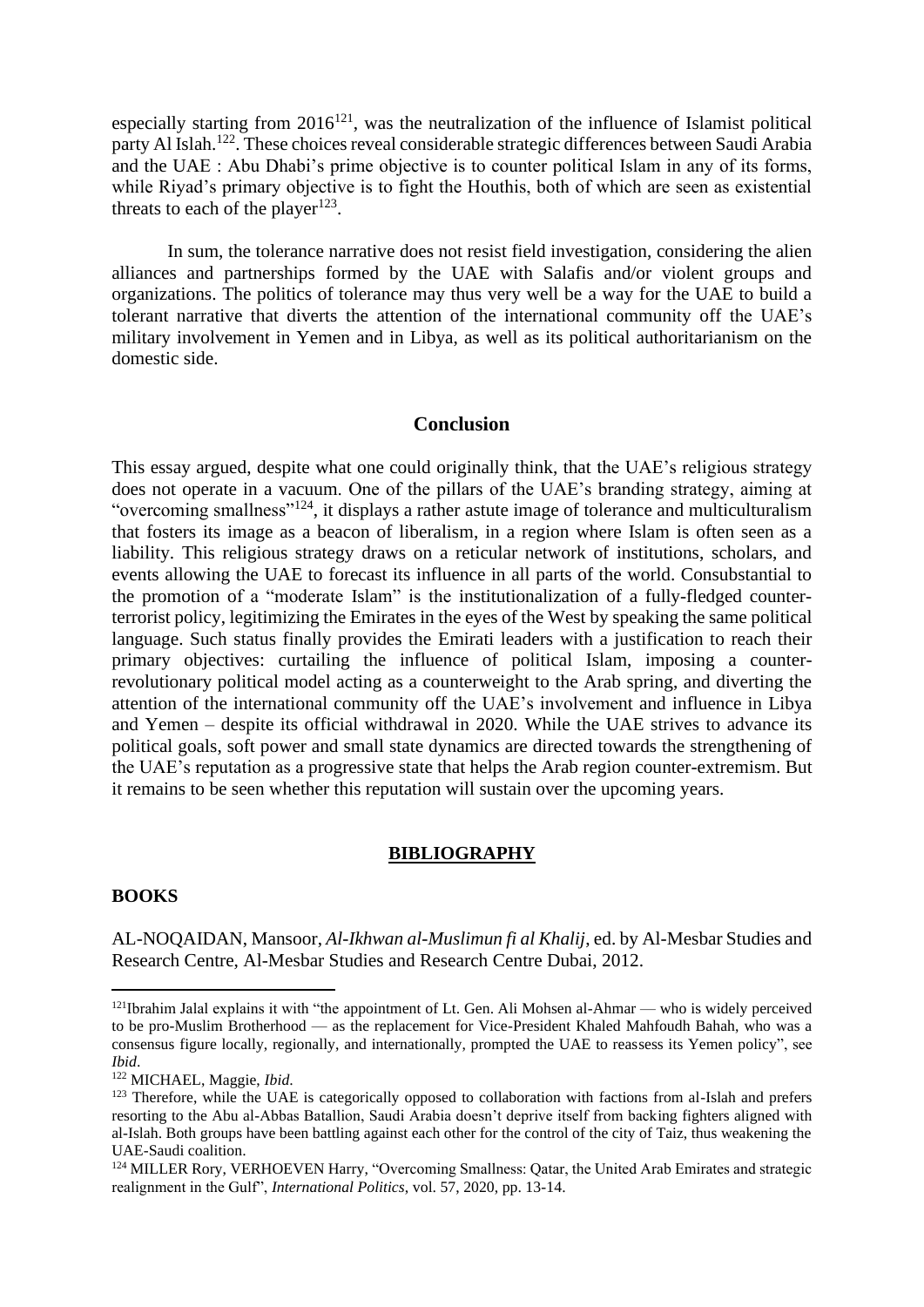ALMEZAINI Kalid, RICKLI Jean Marc, *The Small Gulf States. Foreign and Security Policies before and after the Arab Spring.* London, Routledge, 2017.

KAMRAVA, Mehran, *International Politics of the Persian Gulf*. Syracuse University Press, 2011.

*- Troubled Waters: Insecurity in the Persian Gulf.* Cornell University Press, 2018.

LACROIX, Stéphane, *Awakening Islam : the Politics of Religious Dissent in Contemporary Saudi Arabia*, Cambridge, Harvard University Press, 2011.

LEONARD Mark and al, *Public Diplomacy*, London, The Foreign Policy Centre, 2002.

NONNEMAN Gerd, *Analyzing Middle East Foreign Policies and the Relationship with Europe,* Abingdon, Routledge, 2005.

ULRICHSEN, Kristian Coates, *The Changing Security Dynamics of the Persian Gulf.* New York, Oxford University Press, 2018.

*- The United Arab Emirates: Power, Politics and Policy-Making.* New York, Routledge, 2017.

FOX,Jonathan, SHMUEL Sandler, *Bringing Religion Into International Relations,* New York, Palgrave, 2004.

WARREN, David, *Rivals in the Gulf*, New York, Routledge 2021, p. 41.

## **JOURNAL ARTICLES**

SAMUEL-AZRAN, Tal. "Al-Jazeera, Qatar and New Tactics in State-Sponsored Media Diplomacy", *American Behavioral Scientist*, vol. 59, pp. 1293–1311.

BELLIN, Eva, "Faith in Politics: New Trends in the Study of Religion and Politics", *World Politics*, vol. 60, n°2, pp. 315–347.

FAHY, John, "The international politics of tolerance in the Persian Gulf", *Religion, State & Society,* vol. 46, n°4, 2020, pp. 311-327.

HONG Gahye, KIM Eunmi, "How to attract talented expatriates : the Key Role of Sustainable HRM", *Sustainability*, vol. 11, n°19, 2019, pp. 53-73.

KAYAGOLU, Turan, "Explaining Interfaith Dialogue in the Muslim World." *Politics and Religion,* vol*.* 8, n°2, 2015, p. 237.

KOURGIOTIS, Panos, "Moderate Islam' Made in the United Arab Emirates: Public Diplomacy and the Politics of Containment", *Religions,* vol. 11, n°43, 2020.

NYE, Joseph, "Soft Power," *Foreign Policy,* vol. 80, 1990, pp. 153-171.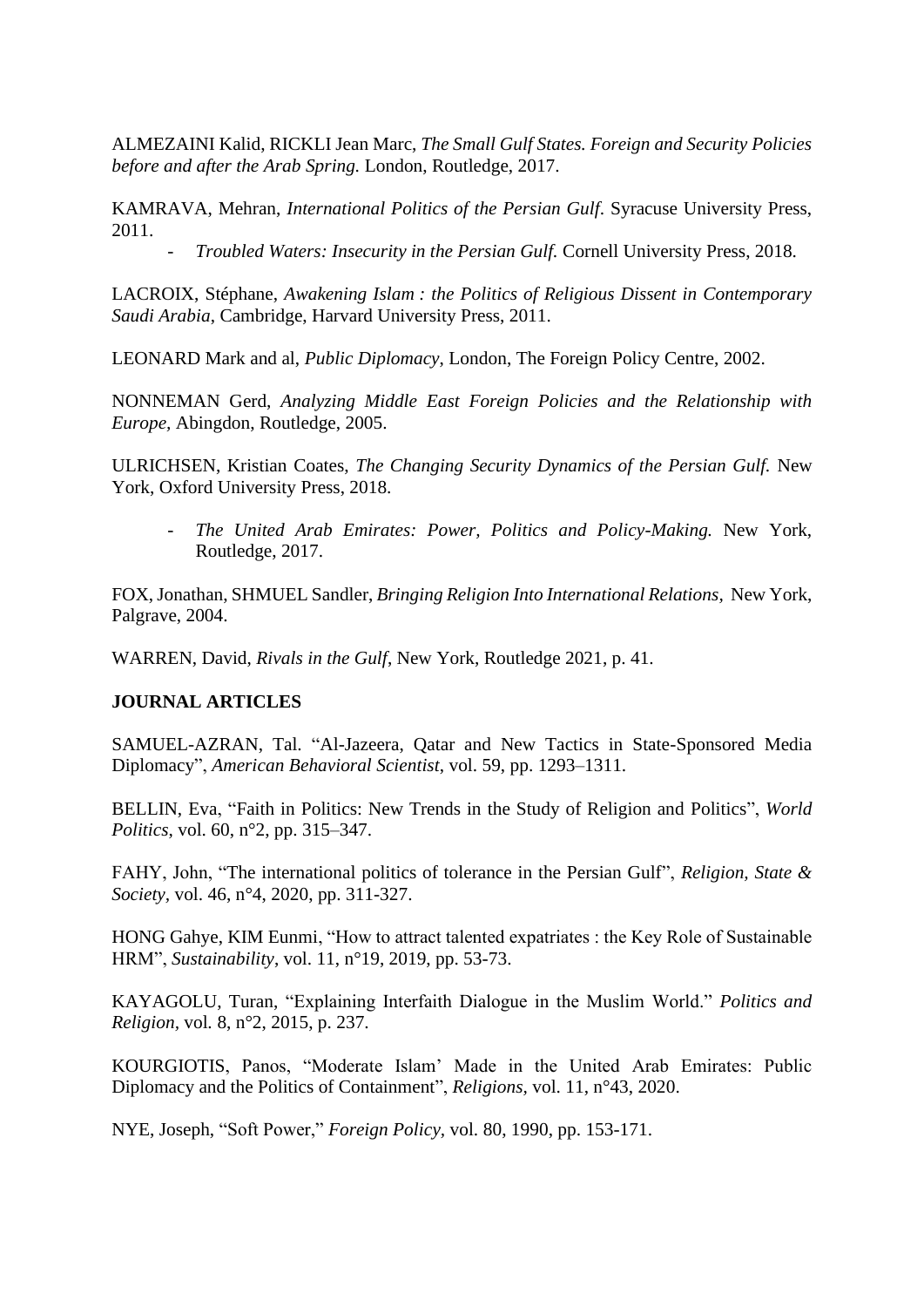*-* "Soft Power and Public Diplomacy Revisited", *The Hague Journal of Diplomacy,*  vol. 14, n°4, 2019, 7-21.

MILLER Rory, VERHOEVEN Harry, "Overcoming Smallness: Qatar, the United Arab Emirates and strategic realignment in the Gulf", *International Politics*, vol. 57, 2020, pp. 13- 14.

PISANI, Emmanuel, " La Déclaration de Marrakech du 27 janvier 2016", *MIDÉO*, vol. 32, 2017, pp. 267-293.

ROBERTS, David, "Qatar and the UAE : Exploring Divergent Responses to the Arab Spring", *Middle East Journal,* vol.71, n° 4 , 2017, pp. 544-562.

ZANAKIS, Stelios, NEWBERRY, William, "Global social tolerance index and multimethod country rankings sensitivity", *Journal of International Business Studies*, vol.47, n°5, 2019, 480-495.

# **THINK-TANK ARTICLES AND WORKING PAPERS**

AL-ANANI, Khalil, "The UAE's Manipulative Utilization of Religion", *Arab Center Washington DC*, published September 29<sup>th</sup> 2020.

ARDEMAGNI, Eleonora, "Gulf Powers: Maritime Rivalry in the Western Indian Ocean", *Italian Institute for International Political Studies*, Analysis No. 321, 13th April 2018, p. 4.

BASKAN, Birol, "The Pope, the UAE, and the Muslim Brotherhood", *Middle East Institute,* published February 13rd 2019.

CAFIERO Giorgio, KRISTIAN Alexander, "The Notion of Tolerance in Emirati Foreign Policy", *International Policy Digest*, published January 29<sup>th</sup> 2020.

DIWAN SMITH, Kristin, "Who Is Sunni?: Chechnya Islamic Conference Opens Window on Intra-Faith Rivalry", *The Arab Gulf States Institute in Washington*, published September 16<sup>th</sup> 2016.

*-* "Qatar Crisis Stirs Islamic Debates", *Arab Gulf States Institute in Washington*, published September 20th 2017.

HAMID Shadi, MANDAVILLE Peter, "Islam as statecraft: how Governments use Religion in Foreign Policy", *Brookings Institute*, November 2018.

JALAL, Ibrahim, "The UAE may have withdrawn from Yemen, but its influence remains strong", *Middle East Institute*, published  $25<sup>th</sup>$  February 2020.

MOKHEFI, Mansouria, "L'immigration maghrébine au Qatar : Quelles perspectives ?", *Notes de l'IFRI,* March 2014.

SALISBURY, Peter, "Risk Perception and Appetite in UAE Foreign and National Security Policy", *Chatham House*, July 1<sup>st</sup> 2020.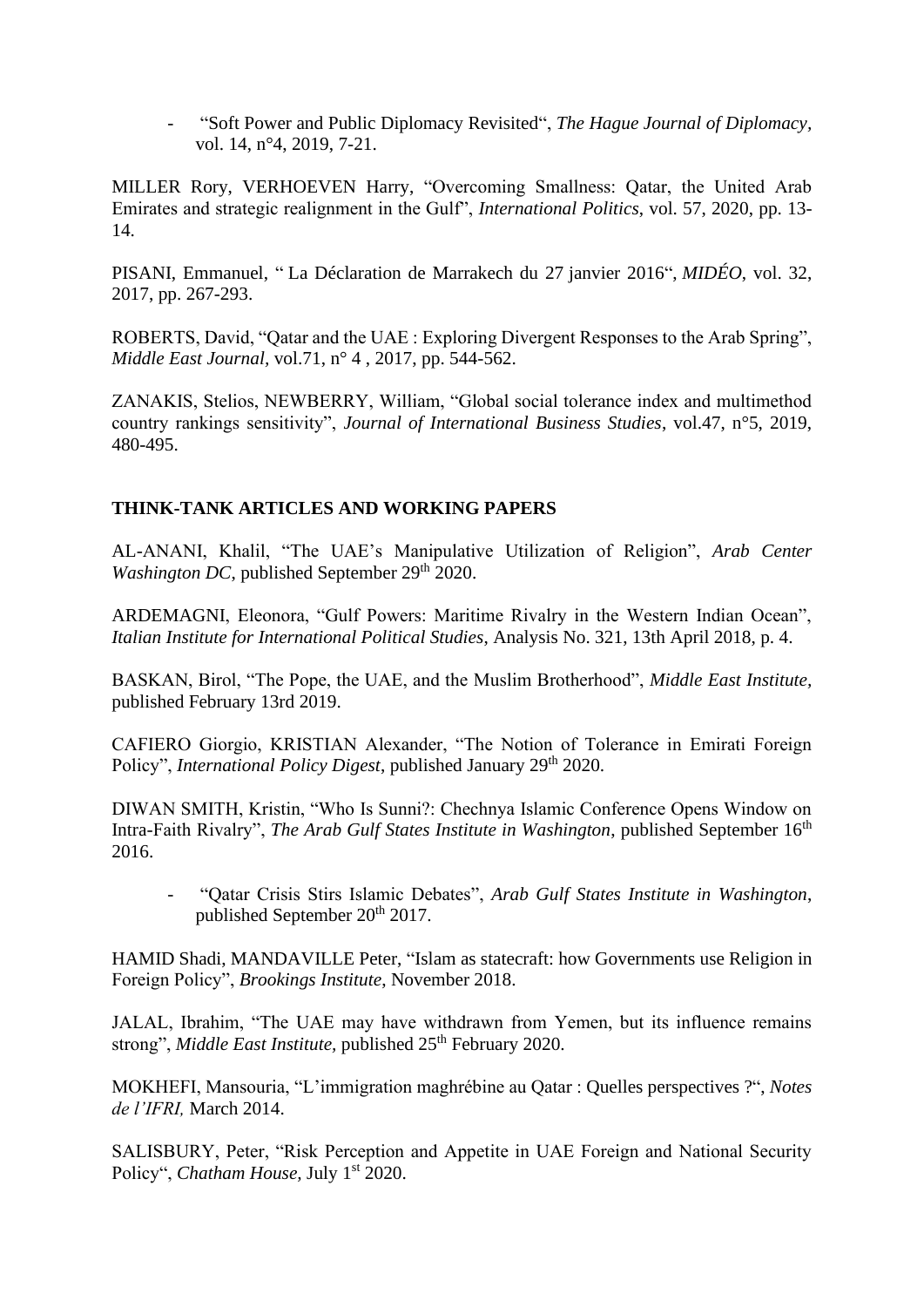SALAH ALI, Ahmed, "Haftar and Salafism: A Dangerous Game", *Atlantic Council*, published June  $6^{th}$  2017.

ULRICHSEN, Kristian Coates "Using Religion for Geopolitical Ends in the Gulf Disputes between Abu Dhabi and Qatar", *Berkley Center,* August 31st 2020.

WINTER, Ofir, "Islam in the Service of Peace: Religious Aspects of the Abraham Accord", *Institute for National Security Studies, published September 6<sup>th</sup> 2020.* 

"Addressing the Rise of Libya's Madkhali-Salafis", *International Crisis Group*, MENA report n°200, April 25<sup>th</sup> 2019.

## **NEWSPAPER AND WEBSITE ARTICLES**

ALJAMRA, Helal, "Saudi and Emirati Duplicity Over Yemeni Militant Abu al-Abbas Raises Questions", *Inside Arabia*, published October 25<sup>th</sup> 2018.

AL-SHAIBANI, Hamad, "The UAE Embodies an Urban Model of National Unity and Tolerance", *International Institute for Tolerance*, published May 26<sup>th</sup> 2019.

AL-AZAMI, Usaama, " Gulf crisis: How autocrats use religious scholars against Qatar", *Middle East Eye,* published August 9<sup>th</sup> 2017.

*-* "UAE's forum for 'promoting peace' is another cynical PR initiative", *Middle East*   $Eye$ , published December  $10^{th}$  2018.

AMASHA, Muhammad, "The UAE-sponsored "Islams" : Mapping the Terrain", *Maydan,* published September 15th 2020.

BIRT, Yahya, "Blowing in the Wind : Trumpism and Traditional Islam in America", *Medium.com, published Feb 14<sup>th</sup> 2017.* 

BOBIN, Frédéric, "Aref Ali Nayed : « La sécurité libyenne est menacée par le Qatar, la Turquie et l'Iran »", *Le Monde*, published August 28th 2018.

CAFIERO, Giorgio, "The UAE Campaign Against Political Islam: Implications For London", *Lobelog*, published December  $27<sup>th</sup> 2018$ .

*-* "Islam in the UAE's Foreign Policy", *Politics Today*, published March 6th 2019.

DORSEY, James, "UAE recognition of Israel dents Emirati religious soft power", *WION News,*  published September 10<sup>th</sup> 2020.

ESSA, Azad, "Hamza Yusuf and the struggle for the soul of the western Islam", *Middle East Eye, published August*  $8<sup>th</sup>$  2019.

FAROOQ, Umar, "Influential Muslim scholar Hamza Yusuf criticised for backing UAE-Israel deal", Middle East Eye, published 21<sup>st</sup> August 2020.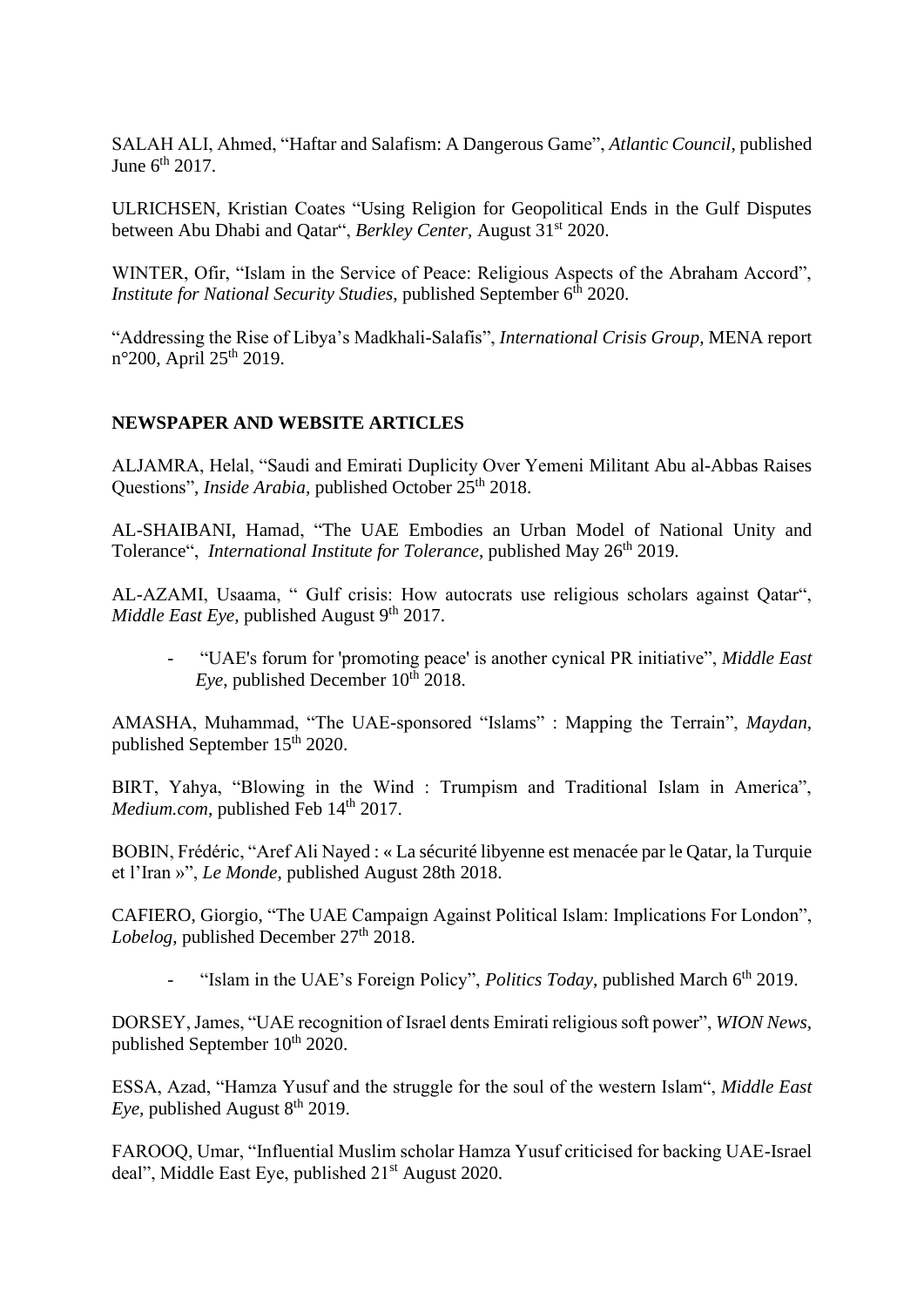- *-* "Prominent American activist resigns from UAE peace forum over Israel statement", *Middle East Eye*, published August 24<sup>th</sup> 2020.
- *-* "Grand Mufti of Jerusalem resigns from UAE peace forum over Israel statement", *Middle East Eye*, published August 26<sup>th</sup> 2020.

GATHMANN, Sandra, "Why is Yemen at War?" *Al Jazeera English*, published November 3rd 2019.

JEONG, Hae Won, "Nation Branding and Public Diplomacy in the UAE", *USC Center on Public Diplomacy*, published March  $5<sup>th</sup> 2020$ .

KRIEG, Andreas, "On the sinister objectives of Abu Dhabi's 'crusade' against political Islam", *Middle East Eye*, published January 21<sup>st</sup> 2020.

*-* "Nevermind Russia, the UAE has united with AIPAC to capture Washington", *Middle East Eye*, March 13rd 2018.

LACROIX, Stéphane, "The United Arab Emirates. when religious tolerance serves political intolerance", *Site du Centre de Recherches Internationales (CERI) de Sciences Po*, March 21st 2019.

LUCK, Taylor, "Can religious tolerance help an aspiring Muslim power?", *The Christian Science Monitor,* published June 11st, 2019.

MICHAEL, Maggie, "AP Investigation: US allies, al-Qaida battle rebels in Yemen", Associated Press, published August 7<sup>th</sup>, 2018.

RAGHAVAN, Sudarsan, "The U.S. put a Yemeni warlord on a terrorist list. One of its close allies is still arming him", *Washington Post*, published December 29<sup>th</sup> 2018.

RAZA Hamzah, "Peace Forum is Just the Tip of the Iceberg of Some American Muslim Ulema Undermining Their Followers", *Muslim Matters*, published December 17th 2018?

SHELINE, Annelle, "Middle East Regimes are Using 'Moderate' Islam to Stay in Power", *Washington Post,* published May 12nd 2017.

WARREN, David, "The modernist roots of Islamic autocracy : Shaykh Abdullah bin Bayyah and the UAE-Israel Peace Deal", *Jadaliyya*, published September 17<sup>th</sup> 2020.

WORTH, Robert F., "Mohammed bin Zayed's Dark Vision of the Middle East's Future", *The New York Times*, published 22nd January 2020.

"Al-Azhar yafti bi harma-t al-indhimâm li-jamaât al-ikhwân", *Middle East Online,* published 21st December 2020.

"Badeel Haftar… Aref al-Nayed arrâb al-dawr al-Imârâti al-jadid fi Libya", *Sasapost*, published November 27th 2019.